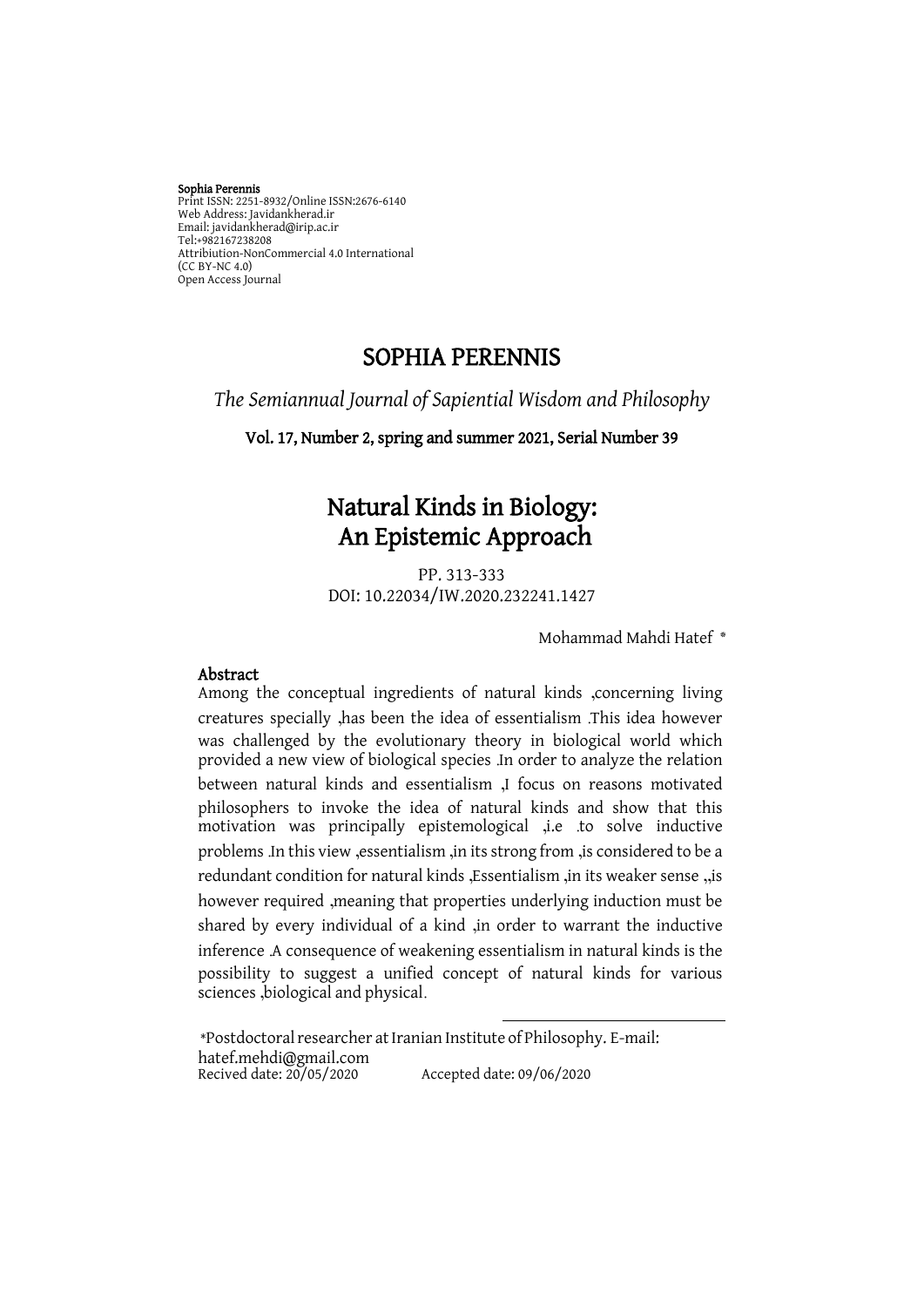Keywords: natural kinds, biological species, essentialism, induction, epistemology.

'Natural kinds', as a term, is not very old. As an idea, nonetheless, it goes to back at least to Plato, and his *Phaedrus* .During this long history, this idea has been often connected to two other ideas: biological kinds and classification. On the one side, when the best instances of what is known as natural kinds were demanded, the answer were often the biological kinds. On the other side, the best possible classification for the creatures was a classification of natural kinds. Then, the groupings of creatures in the genus and species (and even families, orders, classes, etc.) reflect the basic divisions of the nature among creatures. Hence, the conceptual requirements of these three ideas were more or less mutually related, in a way that the nature of species and nature of natural kinds could not be defined independently .

Among the conceptual requirements of the species for natural kinds was essentialism ,i.e .to suppose some internal properties all of which are available in every member of a species or kind ,and the totality of them determines the membership of an individual in a species or kind .Up to nineteenth century ,this image was somehow consistent and flawless . However , the evolutionary idea of species , the process of speciation and the canonical role of common ancestor challenged this image ,and urged the biologists to reconsider their idea of the species .The results were at least two new ideas of the species :interbreeding and phylogenetic concepts of species .As may be clear ,to believe in each one implies to dismiss essentialism on the species , since in both of them , it is a relational property which characterizes the species :a reproductive relation in the first ,and a relation with the common ancestor in the second .Dismissing essentialism , as a basic metaphysical idea in biology was not easy at all ,butthere were not many scientists in the biological world that privileges this metaphysical obligation over what implied by the evolutionary biology .Then ,after one hundred and fifty years ,as Elliot Sober (1941) indicates' ,essentialism on the species is now a dead problem.'

On the other side, and among philosophers, essentialism on natural kinds is yet a popular position. Underlining essentialism in physical science has not been much controversial. When fundamental particles or chemical elements are concerned, we can talk about fine-grained internal properties shared by all the members of a kind, and only members of that kind. Developments in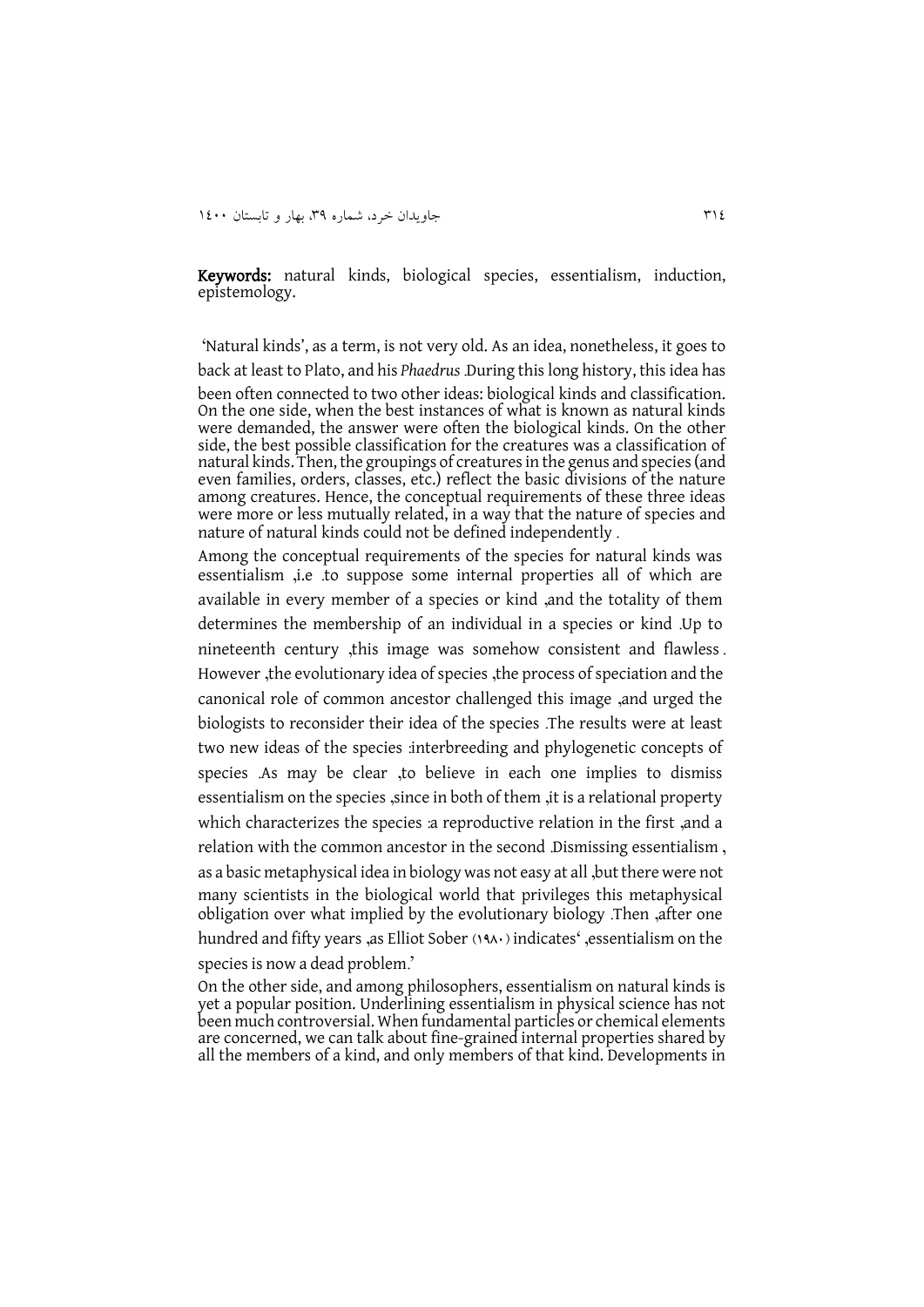biology, however, urged philosophers to take alternative approaches to kinds :

- Some continued to defend essentialism in biology and a unified , essentialist conception of natural kinds .Kripke (1977) and Putnam (1982) (1992) (1994) (1994) set the known examples.
- Some tolerated the variety of natural kinds in different areas; preserved essentialism on non-biological kinds and left essentialism on biological kinds .
- Some left essentialism totally, both in biological kinds and nonbiological. William Whewell (1858) was one of the forerunners of this approach, and a contemporary version was provided by Richard Boyd (1995).

To choose between these approaches depends on several issues .Here ,I concentrated on the points because of which natural kinds were demanded , and two points are investigated :first the metaphysical point ,in order to articulate ontology of the nature and its constituents .This suggestion naturally implies underlying the metaphysical considerations on natural kinds ,among which is the essentialism .The second point is epistemological . Ordering things in kinds ,regardless of metaphysical aspects ,provides us with a major epistemic gift ,i.e .to form inductive generalizations .From this point of view, and in Boyd's) 1995 (terms, 'it is a truism that the philosophical theory of *natural* kinds is about how classificatory schemes come to contribute to the epistemic reliability of inductive and explanatory practices.' To make an inductive generalization means to generalize an observed property in some members of a group to other not-observed members of that group. Obviously all the groupings are not on a par, in terms of power and accuracy. However, it is the act of grouping that allows making inductive generalizations. Boyd and many philosophers claim that natural kinds were demanded mostly because of the natural base they provide for inductive generalizations. In this approach, naturally, metaphysical considerations concerning kinds would be less important, while epistemological considerations are privileged. Here it is claimed that taking this approach enables us to decide on the problem of essentialism and subsequently on biological kinds. Indeed, in so far as natural kinds are provoked epistemologically, essentialism in its strong form is not necessarily required, since as demonstrated in this essay, for an inductive generalization to be reliable, there is no necessity for properties involved in the generalization to be internal .

Nonetheless, essentialism, in a weaker form, is yet essential, i.e. it is necessary for properties underlying the induction to be shared by all the members of that kind, in order to guarantee the generalization. I will take two steps, in line with the epistemological approach. First, I try to show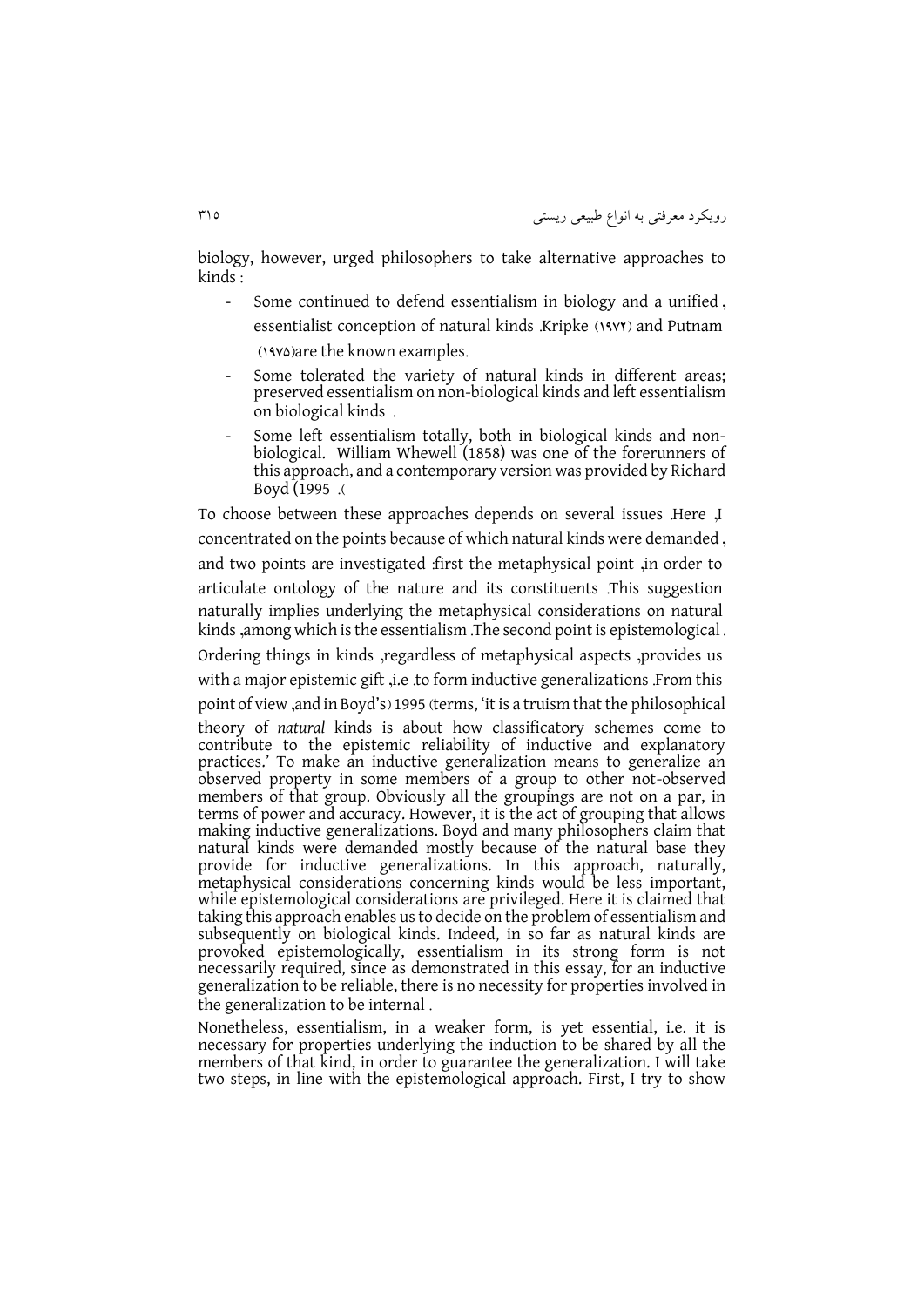historically that the main concern for philosophers in the natural kinds tradition to provoke this idea is the mentioned epistemic concern. Second, I will show analytically that by weakening essentialism on natural kinds, this epistemic motivation enables us to suggest a unified idea of natural kinds ,

both for biological and non-biological sciences.

#### References

- Boyd, R. (1995) 'Homeostatis, species and higher taxa' in Wilson, R, *Species* .,Massachusettes institute of thechnology .
- Kripke, Saul A. (1972, *(Naming and Necessity*, Harvard University Press, Cambridge ,Massachusetts.
- Putnam, Hilary (1975), The meaning of 'meaning', in K. Gunderson, ed .*Minnesota Studies in Philosophy of Science* ,Vol .VII ,University of Minnesota Press, Minneapolis, pp. 35–151.
- Sober ,Elliot ,)1391( Evolution ,PopulationThinking ,andEssentialism , Philosophy of Science , Vol , Av .No  $r$  .Sep ,  $(131.7p)$ . The set of  $351.33p$
- Whewell ,W ,)1959( .*Novum Organon Renovatum* ,London: John w. Parker and son, West Strand .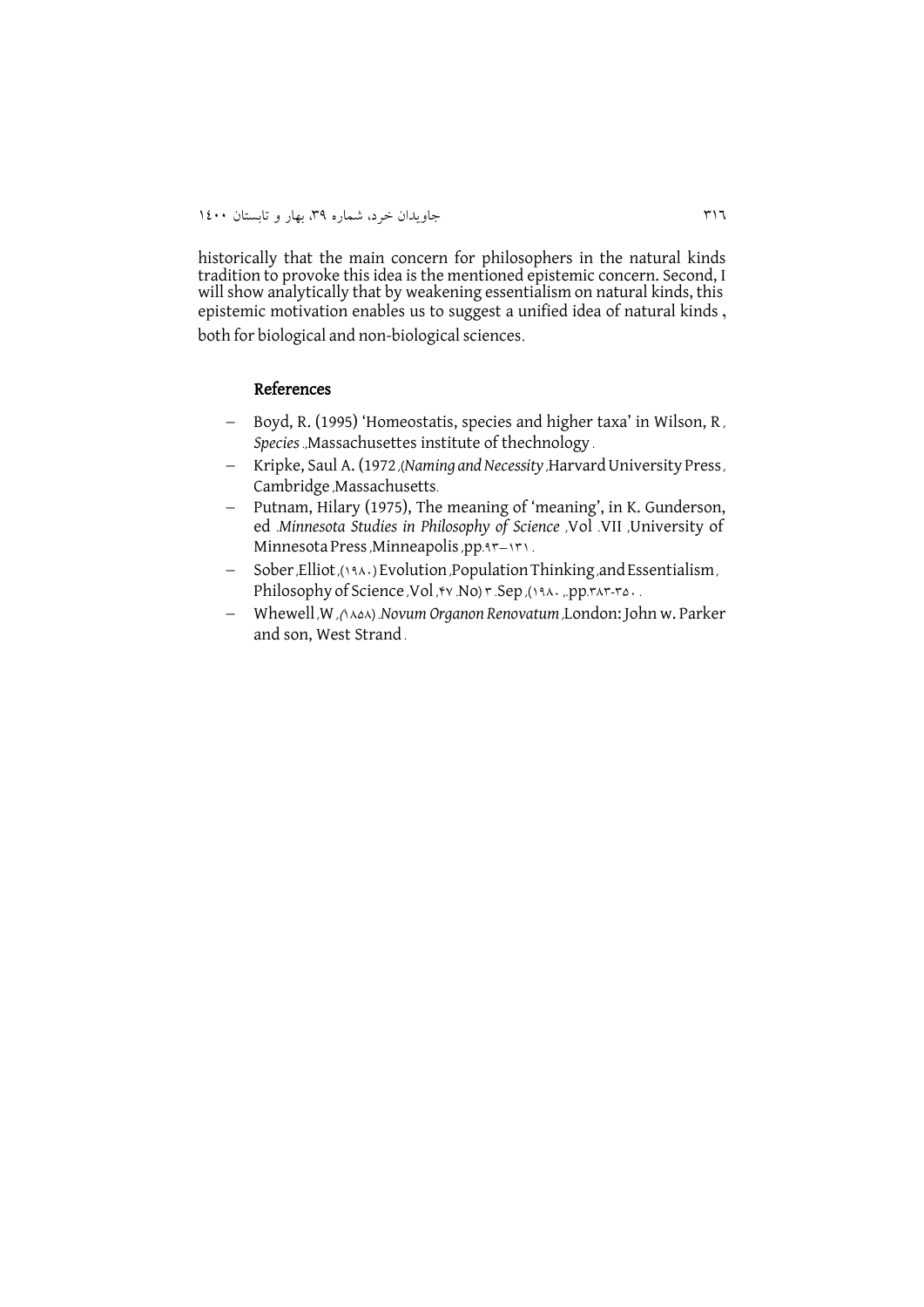**این مقاله دارای درجه** 

**علمی-پژوهشی است**

 **محمد مهدی هاتف \***

 **چکیده**

از مقوّمات مفهومی انواع طبیعی، بهويژه در نسبت با موجودات زنده، ايدۀ ذاتگرايی بوده است. نظريۀ تکامل اما با طرح تلقّی تازهای از گونههای زيستی ذاتگرايی را در دامنۀ زيستشناسی عمیقاً به چالش کشید. در اين مقاله من با هدف تحلیل نسبت انواع طبیعی و ذاتگرايی به سراغ ريشههای رجوع فیلسوفان به ايدۀ انواع طبیعی خواهم رفت و نشان خواهم داد خاستگاه طرح اين ايده اساساً خاستگاهی معرفتی، يعنی حل مشکالت استقرا، بوده است. در اين تحلیل، ذاتگرايی در شکل قوی آن شرطی اضافی برای انواع طبیعی خواهد بود، زيرا برای اينکه يک استقرا معتبر باشد نیازی به درونی بودن ويژگیهای پايۀ استقرا نیست. با اين حال ذاتگرايی در معنايی ضعیفتر همچنان الزم است، يعنی الزم است ويژگیهای پايۀ استقرا در تمام افراد نوع مشترک باشند تا تعمیم استقرايی انجام شده را تضمین کنند. ثمرۀ تضعیف ذاتگرايی در انواع طبیعی آن است که میتوانیم مفهومی يکپارچه از انواع طبیعی را برای علوم مختلف -زيستی و غیر زيستی\_ پیشنهاد کنیم.

**جاویدانخرد، شماره ،93 بهار و تابستان ،0011 صفحات -909 999**

**1 رویکرد معرفتی به انوع طبیعی زیستی**

.1 اين مقاله در چارچوب پژوهش پسادکتری و با حمايت مالی صندوق حمايت از پژوهشگران و فناوران کشور به نگارش درآمده است.

**.** 

\* پژوهشگر پسا دکترا در مؤسسه پژوهشی حکمت و فلسفه ايران. رايانامه: [hatef.mehdi@gmail.com](mailto:hatef.mehdi@gmail.com) تاريخ دريافت: 1433/4/1 تاريخ پذيرش: 1433/3/13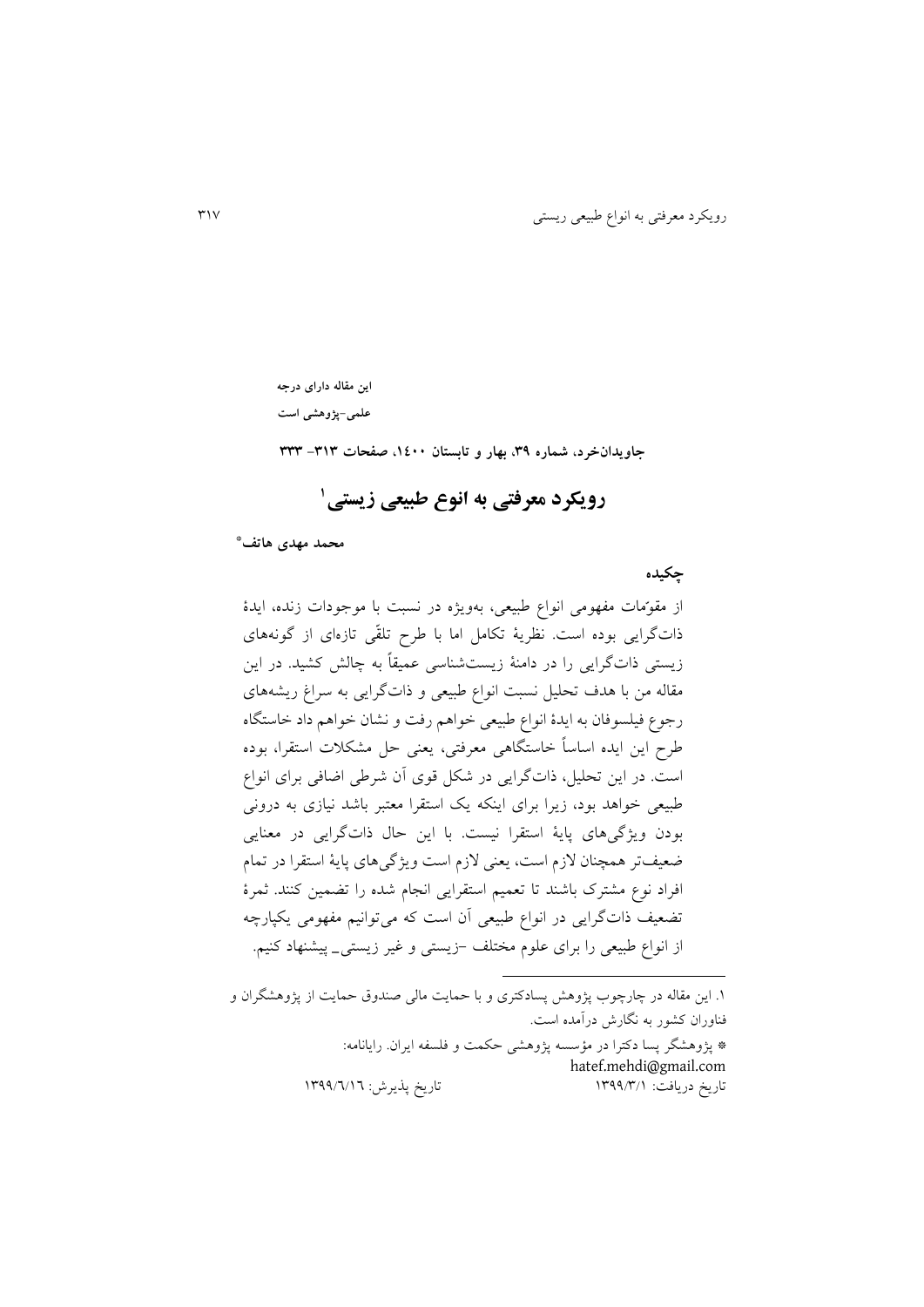413 جاويدان خرد، شماره ،43 بهار و تابستان 1311

**کلیدواژهها**: انواع طبیعی، انواع زيستی، ذاتگرايی، مسألۀ استقرا، معرفت علمی. **.0 مقدمه**

عمر اصطالح »انواع طبیعی« هرچند به دويست سال قد نمیدهد، ايدۀ آن قدمتی طوالنی دارد، بهطوری که سـابقۀ آن را دسـت کم تا *فایدروس* افلاطون میتوان ردگیری کرد؛ جايی که سقراط از ضرورت تق سیم طبیعت به انواع، مطابق با شکل گیری طبیعی آن، سـخن میگويد و از برش زدنش چونان يک قصــاب ناشــی پرهيز میدهد (فايدروس، e533). ق صاب نا شی به ناچار بايد چاقويش را دائماً تیز کند، اما ق صاب ماهر بینیاز است . دلیل اين امر را يک روايت تائوئیستی به دست داده: »آنچه میکنم تنها اين است که چاقو را در ورودیهای طبیعی مینشانم و اجازه میدهم راهش را به درون پیدا کند« )اسلیتر و بورگینی، :5111 1(. اين نشاندن چاقو در ورودیهای طبیعی تعبیر ديگری است از آموزۀ مشهور سقراطی مبنی بر »برش زدن طبیعت در مفاصل آن«. نسخ ۀ صريح تر انواع طبیعی در قرن هجدهم و در نو شته های ک سانی چون توماس ريد و ويلیام هیوول ديده میشود، هرچند هنوز معنای مشخصی ندارد، و از جادو گرفته تا مُثل افالطونی را در بر میگیرد. معنای فنی *نوع* اما در نوشتههای میل است که تثبیت می شود: «مادامی که یک طبقهبندی طبیعی مبتنی بر انواع حقیقی` ا ست، د ستههایش قطعاً قراردادی` نیستند؛ و ترديدی نيست که به انتخاب دلبخواهی طبيعتشناس وابسته نخواهند بود». (میل، [١٨٤٣] ،۲۰۱۱، ۱۹۲) اصطلا*ح انواع طبیعی* اما تو سط جان ون و ضع شد و پس از آن از پرس و راسل و کواين گرفته تا کريپکی و پاتنم، هرچند نه با انگیزههايی واحد، بدان پرداختند.

طی اين تاريخ طوالنی، ايدۀ انواع طبیعی عموماً با دو ايدۀ ديگر در پیوند بوده است : گونههای زي ستی و طبقهبندی. از يک سو وقتی از بهترين نمونههای آن چیزی که به انواع طبیعی میشناسیم سؤال میشد پاسخ عموماً گونههای زيستی بود، و از سوی ديگر بهترين طبقهبندی که می شــد از موجودات عالم ارائه کرد طبقهبندی بود که از انواع طبیعی تـشکیل شده با شد، یعنی لازم بود گروهبندی جانداران در گونهها و جنسها (و حتی را سته و رده و خانواده و ...) بازتابی از تق سیمات پایهای طبیعت میان جانداران باشاد . به اين ترتیب لوازم مفهومی اين ساه ايده کم و بیش بر هم اثرگذار بودهاند، از جمله اینکه چیستی گونهها و چیستی انواع طبیعی نمی توانستند مستقل از هم تعیین شوند.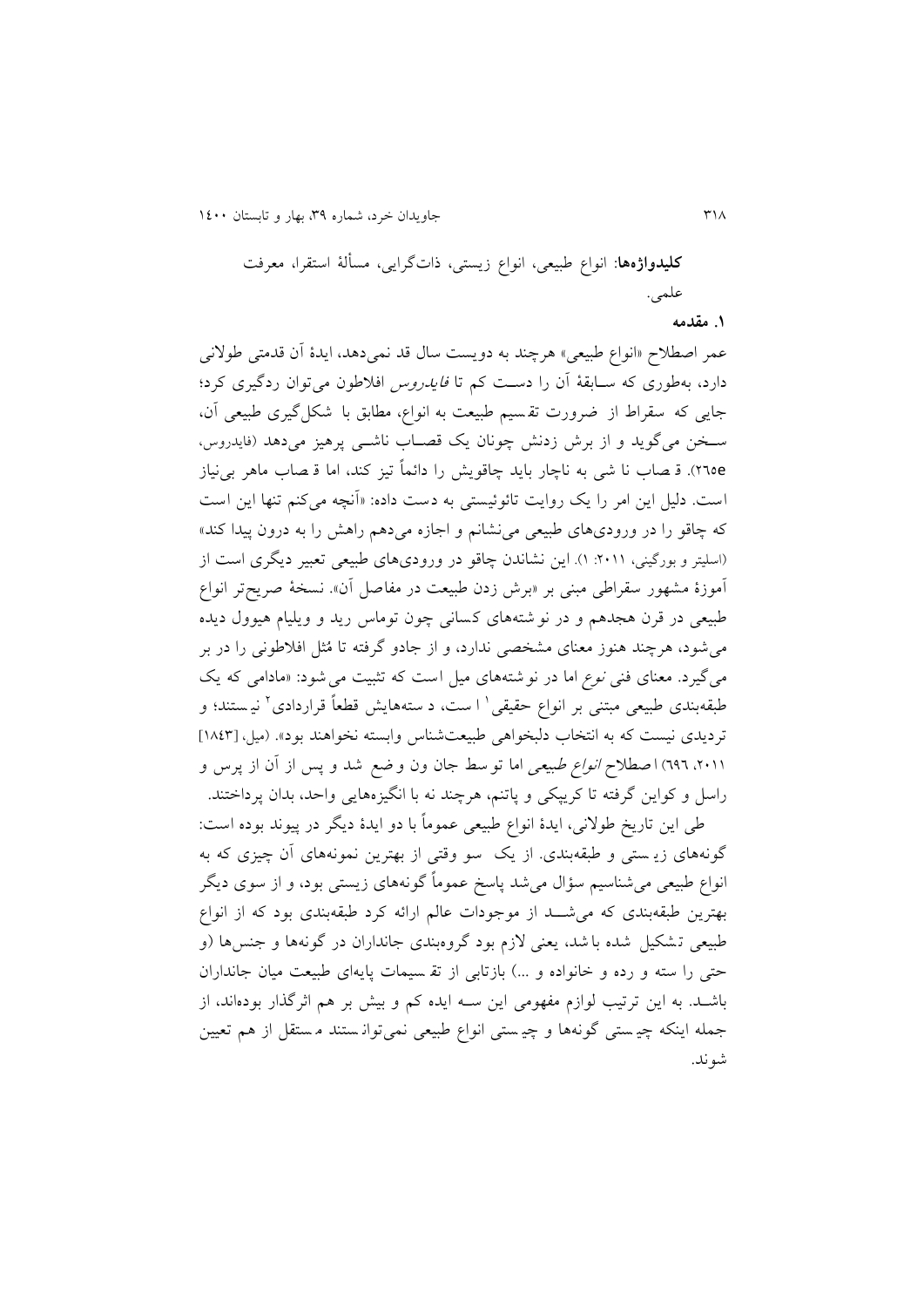از جمله لوازم مفهومی که از گونهها به انواع طبیعی بار می شــده ذاتگرايی بوده است، در معنای باور به وجود ويژگیهای درونی که يک يک آنها در تمام افراد گونه يا نوع حا ضر ند و مجموع آنها ع ضويت فرد در گونه يا نوع را ت ضمین میکند. به تعبیر ديگر برخورداری از هر يک از اين ويژگیها شرط الزم عضويت در يک نوع يا گونه و برخورداری از تمامی آنها شرط کافی برای عضویت دانسته می شد. چنین تصویری تا پیش از نظريۀ داروين سازگار و بینقص بود. با طرح مفهوم تکاملی از گونهها، معرفی فرايند گونهزايی و نقش کانونی نيای مشترک اما اين تصـوير به چالش کشـيده شـد. نخسـت اينکه ويژگیهای تشـكيل دهندۀ گونهها ديگر در طول زمان ثابت و پايدار نبودند، چه اينکه خود گونه از ثبات و پايداری ساااابق برخوردار نبود. دوم اينکه ويژگیهايی که اندراج فرد در يک گونه را رقم میزدند ديگر ويژگیهای درونی4 مثل ويژگیهای ريختشناختی، آنگونه که در تلقی لینهای از انواع متداول بود، نبودند، بلکه ويژگی ا سا سی در ت شخیص يک گونه ن سبت نیاکانی آن بود. و چنانکه پیدا ست اين ويژگی رابطهای، يعنی نســبت نیاکانی، نه يک ويژگی درونی که يک ويژگی بيرونی ا ست . م شکل سوم هم اينکه تغییر در جمعیتها که موتور محرکۀ تکامل داروينی بود، اين امکان را مجاز میشمرد که افراد يک گونه بدون آنکه در ويژگیهای درونی مشترک باشند عضو آن گونه باقی بمانند. اين پیامدها زيست شناسان را ناگزير از تجديد نظر در مفهوم شان از گونه کرد، و نتیجه طرحِ د ست کم دو مفهوم جديد از گونه بود؛ مفهوم جفت گیرانه از گونه و مفهوم تبارزايانه بر اسااااس مفهوم جفت گیرانه، يک گونه مجموعهای از جمعیتهايی اسات که قادر به جفتگیری با هم بوده و از لحاظ تولید مثلی از ديگر مجموعهها مجزايند، و مفهوم تبارزايانه نيز گونهها را بر حســب نيای مشترک شان تفکیک میکند. چنانکه پیداست باور به هر يک از اين مفاهیم به نوعی کنار گذاشتن ذاتگرايی در خصوص گونههاست، چرا که در هر دو اين يک ويژگی رابطهای است که گونه را متمايز میسازد : در اولی رابطۀ تولیدمثلی افراد با هم، و در دومی رابطۀ انتساب به نیای مشترک . کنار گذاشتن ذاتگرايی، در مقام يک آموزۀ متافیزيکی بنیادی آن هم در عالم زيستی، البته کار آسـانی نبود، با اين حال اما کمتر کســی در دنیای زيست شناسی اين تعهد متافیزيکی را بر لوازم زيست شناسی تکاملی اولويت بخشید و بر آن پای فشرد . حاال پس از گذشت صد و پنجاه سال نتیجه آن شده که به تعبیر الیوت سوبر میتوان گفت »امروز ديگر ذاتگرايی در خصوص گونهها يک مسالۀ مرده است « )سوبر، 1331(.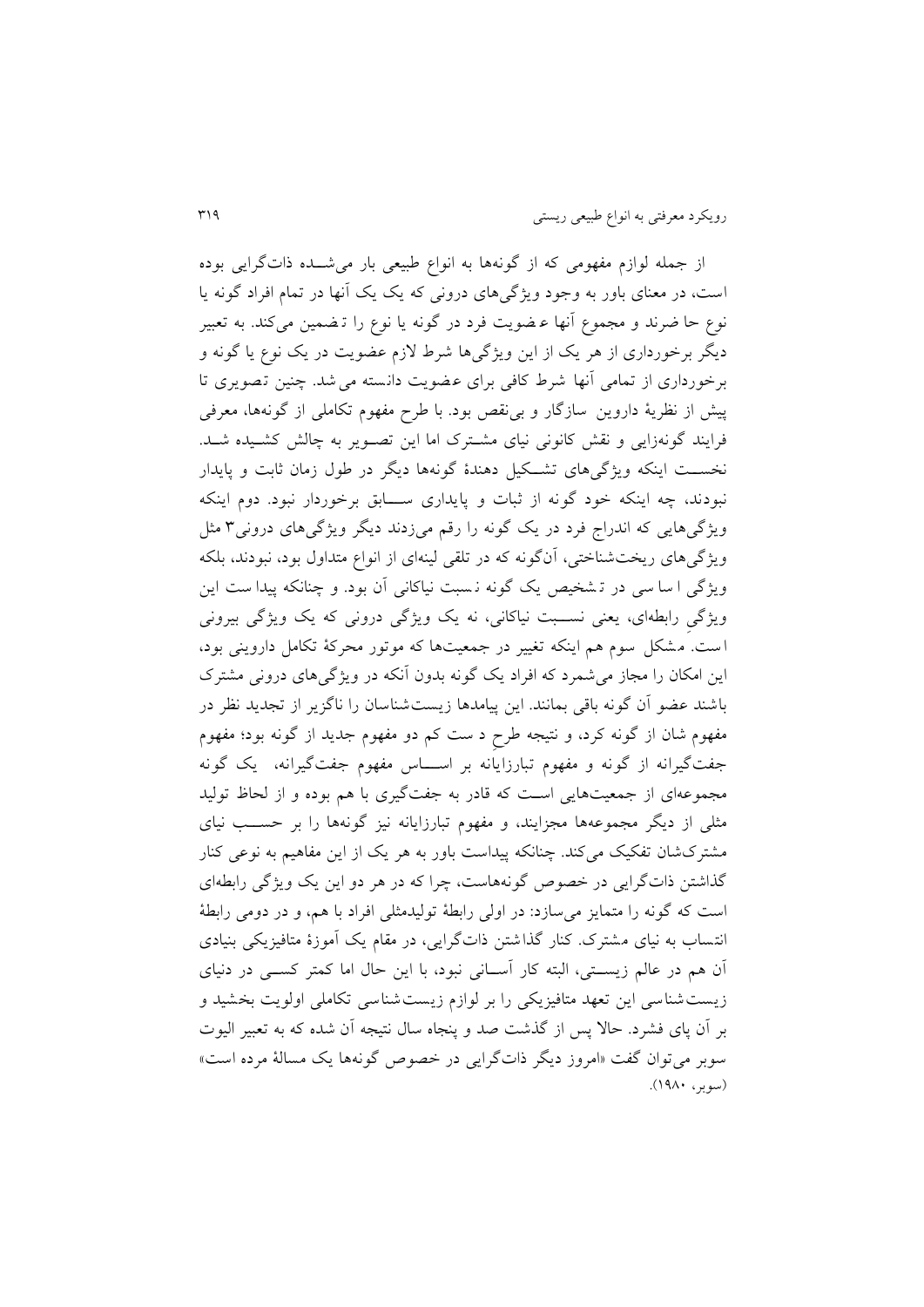در سوی ديگر ماجرا، يعنی میان فیلسوفان، اما ذاتگرايی در خصوص انواع طبیعی هنوز طرفداران زيادی دارد، دست کم توجه دوباره به اين ايده در نیمۀ دوم قرن گذشته، در نوشته های پاتنم و کريپکی، همراه با رويکردی ذاتگرايانه به اين مقوالت بود. تأکید بر ذاتگرايی در انواع طبیعی موجود در علوم فیزيکی البته د شوار نبود، چه اينکه مثالً هم در ذرات بنیادی فیزیکی و هم در عناصر شیمیایی میتوان از ویژگیهای ریزساختار درونی ســخن گفت که در همۀ نمونههای يک نوع، وتنها در نمونههای آن نوع، مشـترکاند. برآوردن اين شـرط، چنانکه گفتيم، در خصـوص گونهها، يعنی انواع پايۀ زي ست شنا سی، اما کار آ سانی نبود. در واکنش به اين چالش سه ا ستراتژی در میان فیلسوفان دنبال شده است:

- کسانی همچنان از ذاتگرايی در زيست شناسی دم میزنند و به اين ترتیب مفهومی يک د ست و ذات گرايانه از انواع طبيعی به د ست دهند .کريپکی (١٩٧٢) و پاتنم (١٩٧٥) نمونههای مشهور از اين دستهاند.
- کسانی راه را برای تنوع در انواع طبیعی در حوزههای مختلف بازگذاشتهاند، به این ترتیب که ذاتگرايی را در انواع طبیعی غیرزي ستی همچنان حفظ کردهاند اما در انواع طبیعی زيستی با ذاتگرايی وداع گفتهاند.
- کسانی نیز بهطور کلی با ذاتگرايی وداع کردهاند، چه در انواع طبیعی زيستی و چه غیر زيستی. ويليام هيوول (١٨٥٨) از پيشگامان اين رويکرد ا ست و صورتبندی دقیقتر اين استراتژی را ريچارد بويد )1333( به دست داده است.

انتخاب هريک از اين استراتژی ها البته داللیل متعددی دارد، در اين میان تأکید مقاله حاضر بر خاستگاه رجوع به انواع طبیعی است .رجوع به انواع طبیعی را از دو خاستگاه میتوان برر سی کرد. نخ ست خا ستگاه متافیزيکی، که ناظر به تدقیق ه ستی شنا سی طبیعت و ا شیای ت شکیل دهندۀ آن ا ست . طبیعتاً رجوع به انواع طبیعی از اين خا ستگاه مساتلزم جدی گرفتن مالحظات متافیزيکی به طور کلی، و مالحظات ناظر به انواع به طور خاص، ا ست و چنانکه عموماً گفته میشود ذاتگرايی از مهمترين اين مالحظات است . خاستگاه دوم اما يک خاستگاه معرفتی است . مرتب کردن اشیا در انواع، فارغ از جهات متافیزيکی آن، میتواند برآورندۀ يک نیاز معرفتی عمده، يعنی تشکیل تعمیمهای استقرايی، باشـد. از اين منظر و به تعبير بويد (١٩٩٥) «حقيقت اين اسـت که نظريۀ فل سفی انواع طبیعی درباره شیوه دخالت شماهای طبقهبندی در اعتبار معرفتی اعمال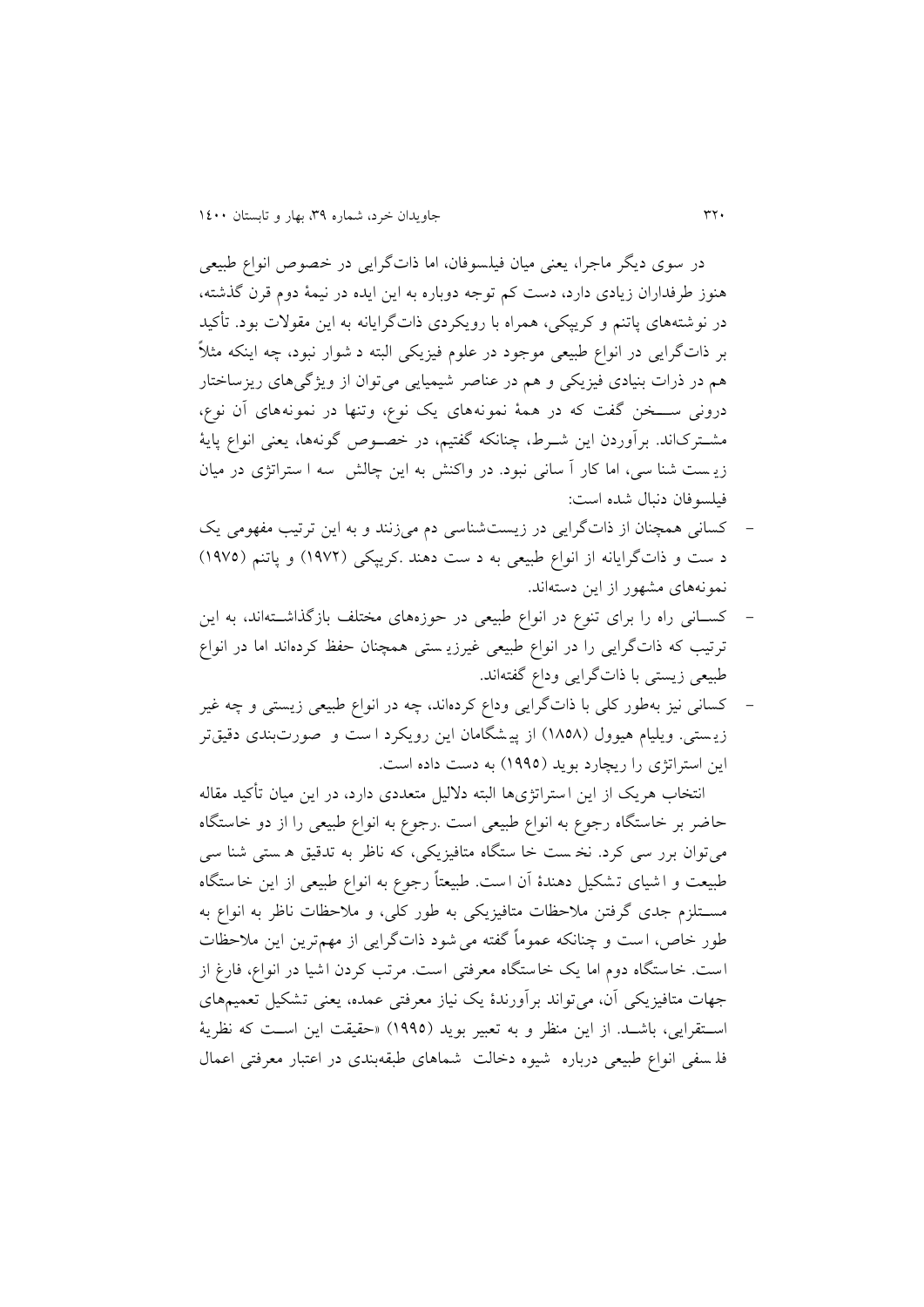استقرايی و تبيينی است». مراد بويد از شمای طبقهبندی مقولات پايهای است که اشيا بر حسب آنها گروهبندی شده و ذيل انواع طبیعی قرار میگیرند. به عنوان مثال پرندگان را بر حسب مقوالت گوناگونی میتوان ردهبندی کرد: بر حسب شکل، اندازه، خصوص یات ژنتیکی و... هر یک از این مقولات قابلیت تدقیق بیشــتری نیز دارند؛ مثلاً شــکل را میتوان به شکل منقار، شکل پر، شکل پا و... تدقیق کرد. برحسب اينکه کدام مقوالت را مبنای گروهبندی قرار دهیم ساختار های انواع طبیعی متفاوتی برای پرندگان خواهیم دا شت . از سوی ديگر انجام تعمیم ا ستقرايی به معنای تعمیم ويژگی م شاهده شده در چند عضو از يک گروه به ديگر اعضای مشاهده نشده از آن گروه است. پيداست که تمام گروهبندیها قدرت و دقت ا ستقرايی يک سانی ايجاد نمیکنند. با اين حال همین عملیات گروهبندی است که امکان تعمیم استقرایی را در اشـیا و موجودات فراهم می سازد . حال، ادعای بويد و ب سیاری از فیل سوفان انواع طبیعی اين ا ست که سراغ گرفتن از انواع طبیعی بیشتر به جهت همین مبنای طبیعی است که مقوالت مزبور برای انجام تعمیمهای اســتقرایی فراهم میســازند. طبیعتاً از این منظر، ملاحظات صـــرفاً متافیزيکی ناظر به انواع اولويت کمتری خواهند داشت و دست باال را مالحظات معرفتی و تمام آن چیزهايی خواهد داشت که با امکان تعمیم استقرايی مرتبط است. ادعای اين مقاله آن ا ست که اتخاذ همین ا ستراتژی راه را برای تصمیم گیری در خصوص مسالهٔ ذاتگرايی و نهايتاً در خ صوص انواع زي ستی باز میکند. در واقع مادامیکه خا ستگاه رجوع به انواع طبیعی يک خا ستگاه معرفتی، يعنی م سالۀ ا ستقرا، با شد، ذاتگرايی در شکل قوی آن يک شرط اضافی است، زيرا چنانکه خواهیم ديد برای اينکه يک است قرا معتبر با شد ضرورتی ندارد ويژگیهای مندرج در تعمیم ا ستقرايی ويژگیهايی درونی باشند.

با اين حال ذاتگرايی در معنايی ضعیفتر همچنان لازم است، يعنی لازم است ويژگیهای پايۀ استقرا در تمام افراد نوع مشترک باشند تا تعمیم استقرايی انجام شده را ت ضمین کنند. در ادامۀ مقاله من دو گام را در جهت رويکرد معرفتی برمیدارم. نخ ست میکوشم نشان دهم به لحاظ تاريخی، دغدغۀ بخش عمدۀ فیلسوفان سنت انواع طبیعی، از پرداختن به اين ايده همان دغدغۀ معرفتی سابق الذکر ا ست . در گام دوم نیز ن شان خواهم داد اين دغدغۀ معرفتی ابتناء محدودی به ذاتگرايی در خ صوص انواع طبیعی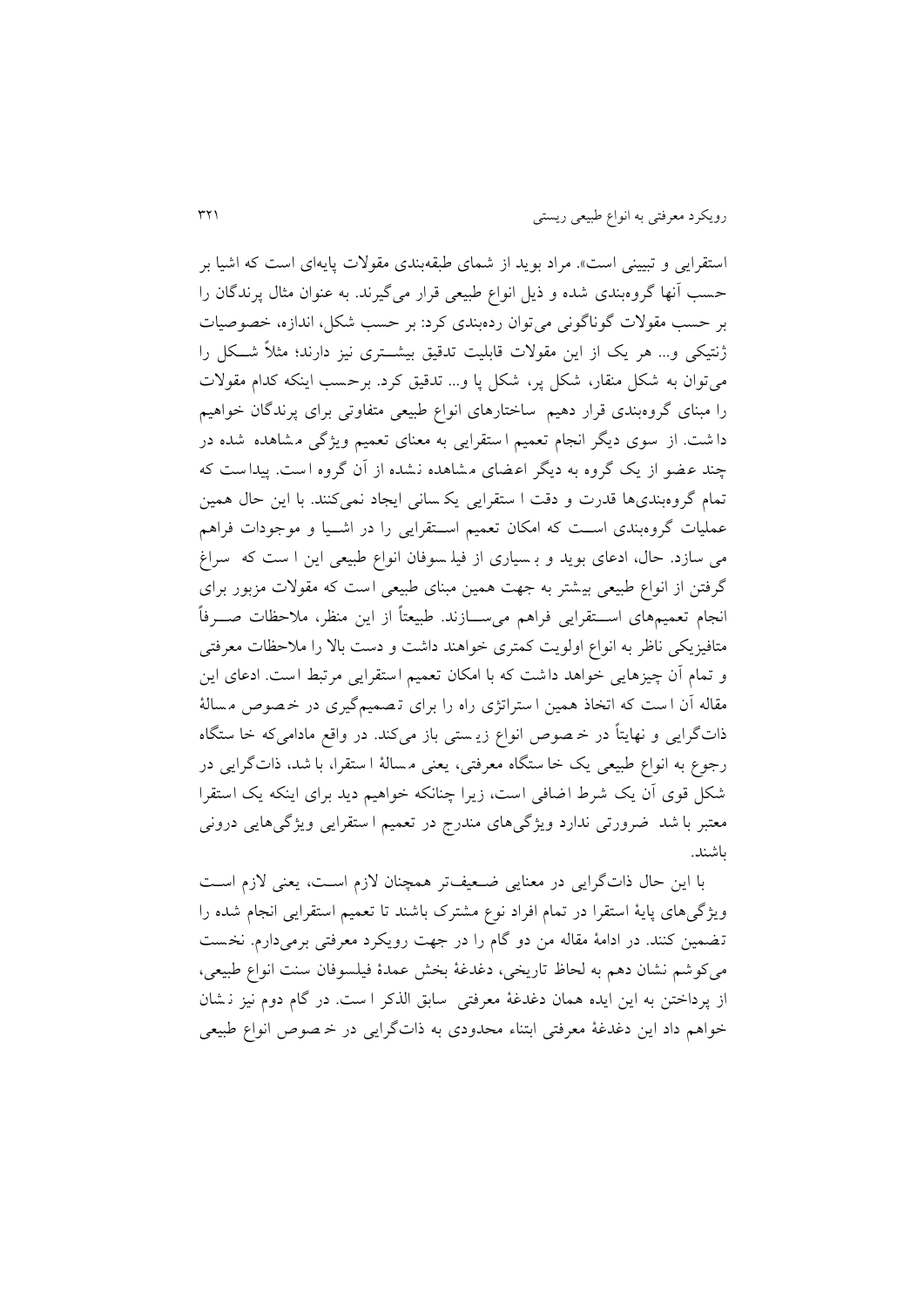دارد، و همین امر سبب می شود بتوانیم مفهومی يکپارچه از انواع طبیعی را برای علوم مختلف -زيستی و غیر زيستی- پیشنهاد کنیم.

**.2 سنت انواع طبیعی و دغدغۀ معرفتی** هکینگ (۱۹۹۱) در مقالۀ مشهورش، «سنت انواع طبیعی»، کو شید پرده از یک بدفهمی بزرگ در خ صوص انواع طبیعی بردارد: انگیزۀ ا صلی از پرداختن به ايدۀ انواع طبیعی حل يک م شکل درونی در زي ست شنا سی، يعنی طبقه بندی، نبوده ا ست . به تعبیر او »عر صه ا صلی انواع طبیعی نه زي ست شنا سی که ا ستقرا بوده ا ست . جان ون، وا ضع اصطالح انواع طبیعی، نیز به خوبی آگاه بود که »**نوع** در طبیعت« میل را اخذ کرده است. در دوره جديد، احیای اين عبارت را مديون کار راسل در 1333 در خصوص استقرايیم . )را سل، 5113( ا ستقرا همچنین در »انواع طبیعی« کواين نیز موقعیتی کانونی دا شته ا ست « در ادامه من اين ادعا را به تف صیل و با رجوع به کارهای چهار فیل سوف برج ستۀ اين سنت، يعنی میل، ون، را سل و کواين ب سط می دهم با اين هدف که محوريت م سالۀ استقرا را در بحث انواع طبیعی روشن سازم.

# **.0-2 جان استوارت میل**

در کتاب چهارم از *نظام منطق* ذیل عنوان «درباره عملیاتهای کمکیِ اســتقرا»<sup>،</sup> میل به تفصـيل از انواع سـخن میگويد. پیشتر او گفته بود آن مجموعههايی که ويژگیهای مشترک اعـضای شان غیرقابل ا ستخراج از هم و تخلیهناپذیر°ند، شایـستهٔ و صف نوع طبیعی بوده و به کار طبقهبندی میآيند. در واقع هیچ ويژگیای نی ست که نتوان آن را مبنايی برای يک طبقهبندی يا گروهبندی ذهنی از ا شیا دان ست . با اين ح ساب نیازمند مالکی ه ستیم برای ترجیح طبقهبندی بهتر. طبیعی ا ست که در ساختن طبقهبندی در وهله اول سهولت را مدنظر قرار دهیم و بر ويژگیهايی متمرکز شويم که به راحتی قابل ادراک بوده و در نگاه اول و بدون انديشیدن قبلی فهمیده شوند. اما چنین رويهای عموماً ما را به اهدافمان نمی رساند. به عنوان مثال طبقهبندی لینهای از گیاهان آنها را بر اساس تعداد پرچمها و مادگیها مرتب میکند. اما گیاهانی که بر اين اساس همگروه میشوند به ندرت در خصوصیتی ديگر مشترکاند. لذا میل به سراغ مالکی فنیتر برای طبقهبندی میرود که بر ح سب آن ا شیا را ترجیحاً بايد بر ا ساس ويژگیهايی گروهبندی کرد که تولید گزارههای عام بی شتر و مهمتری را ممکن کند، و چه بهتر که اين ويژگیها علل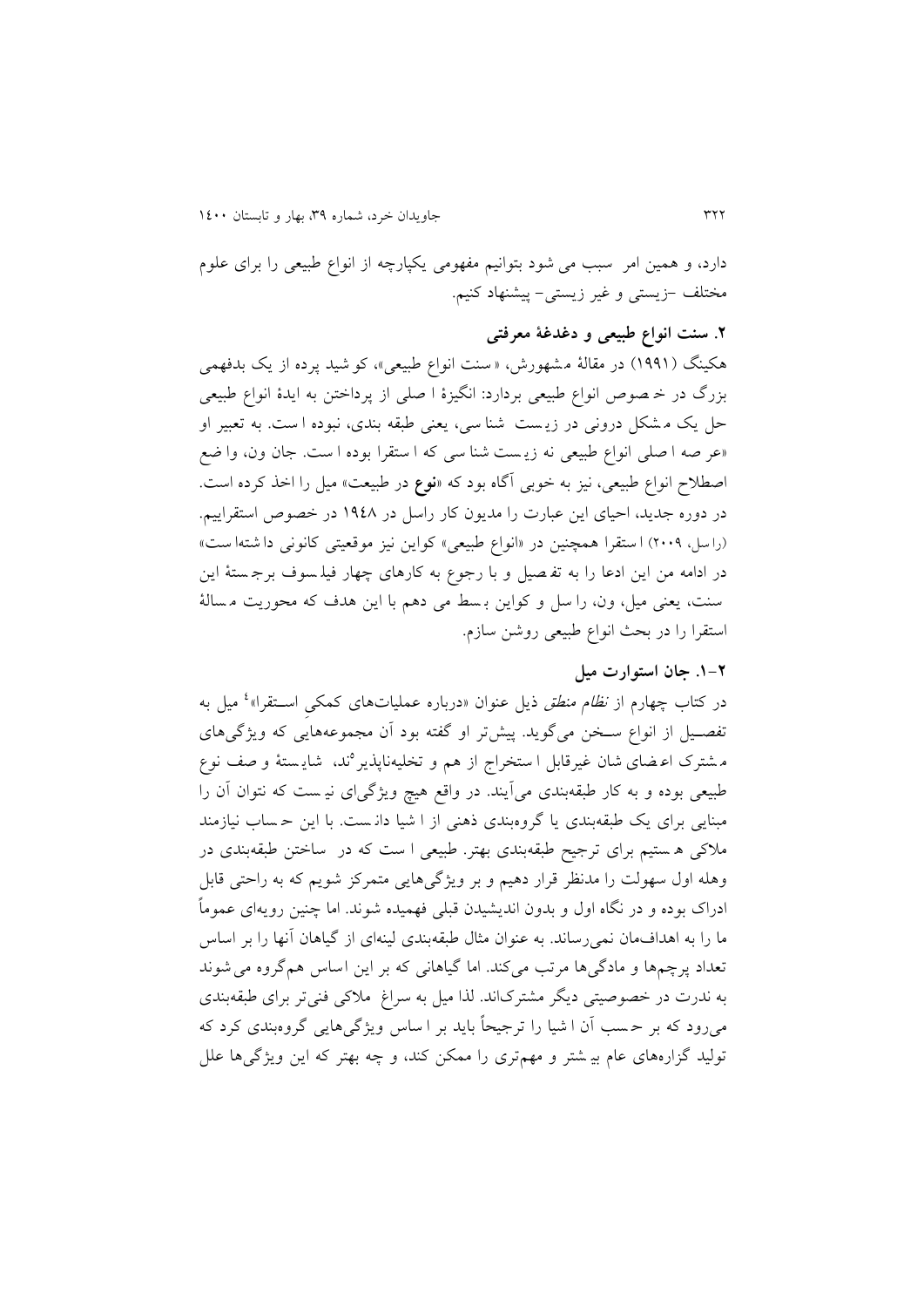سايرِويژگیهای اشیا، يا دست کم نشانه اطمینانبخشی برای آنها، باشند. هرچند به گفته میل در نهایت معمولاً این معلولهای عام و برجســته آن علتها هســتند که برای گروهسازی به کار گرفته می شوند (همان، ٦٩٠-٦٨٩).

پس بهترين طبقهبندی آنی است که بالاترين قابليت را برای توليد گزارههای عام بیشتر و مهمتر داشته باشد . منظور از قابلیت تولید گزارههای عام بیشتر احتماالً آن است که روی ويژگیهايی د ست بگذاريم که شبکه گ سترده تری از جمالت حاوی آنها را تولید کند. اهمیت اين گزارهها نیز تابعی اسات از اهمیت ويژگیهای منطوی در آنها. اهمیت ويژگیها نیز به معنای نقش علّی آنها برای ديگر ويژگیها ست . اما چطور بايد اشیا را گروهبندی کرد تا اين قابلیتها ايجاد شود؟ پاسخ میل آن است که اشیاي ی را که در وجه عامشان شباهت بیشتری دارند همگروه کنیم. از نظر او چنین طبقهبندیای يک طبقهبندی مناسـب علمی یا فلسـفی اسـت، و طبقهبندی طبیعی نیز چیزی جز همین طبقهبندی نی ست؛ سنجه چنین طبقهبندیای تعداد و اهمیت ويژگیهايی ا ست که میان همه اعضـای آن طبقهبندی مشـترکاند. در برابرِ اين طبقهبندی طبقهبندی تکنیکی يا مصنوعی قرار میگیرد که در آن چیزها بر اساس همخوانیشان در برخی موارد گزينشیِ دلبخواهی مرتب می شوند، و در نتیجه چیزهایی که در کلیت ویژگیهای شان شباهتی نی ست در يک گروه، و چیزهايی که شباهت نزديک دارند در گروههای مختلف قرار میگیرند. نکته قابل توجه علمگرايی محکم میل است، او ابتدا از طبقهبندی علمی سخن میگويد و نشانه، مالک و شیوه ساخت آن را به دست میدهد و پس از آن اعالم میکند يک طبقهبندی طبیعی چیزی جز همین طبقهبندی علمی نمیتواند باشد.

وجود اين همب ستگی ها میان خ صو صیات زمینه ساز فايده ديگری برای طبقهبندی، عالوه بر تولید گزارههای عام بی شتر، میشود . طبقهبندی بر مبنای ويژگیهای ا شیا، اگر به خوبی ساخته شده با شد، ک شف ويژگیهای ديگر آنها را ت سهیل میکند. در واقع معرفت ما به چیزها و طبقهبندی ما از آنها به طور متقابل به یکدیگر مدد می ر سانند. با این توضــیح میتوان ملاک میل برای طبقهبندی بهتر را تدقیق کرد؛ طبقهبندی|ی که کشف ويژگیهای بیشتر و مهمتر را تسهیل کند. دقیقاً به همین دلیل تعداد ويژگیهای مشترک اعضای يک نوع بايد نامعین باشد.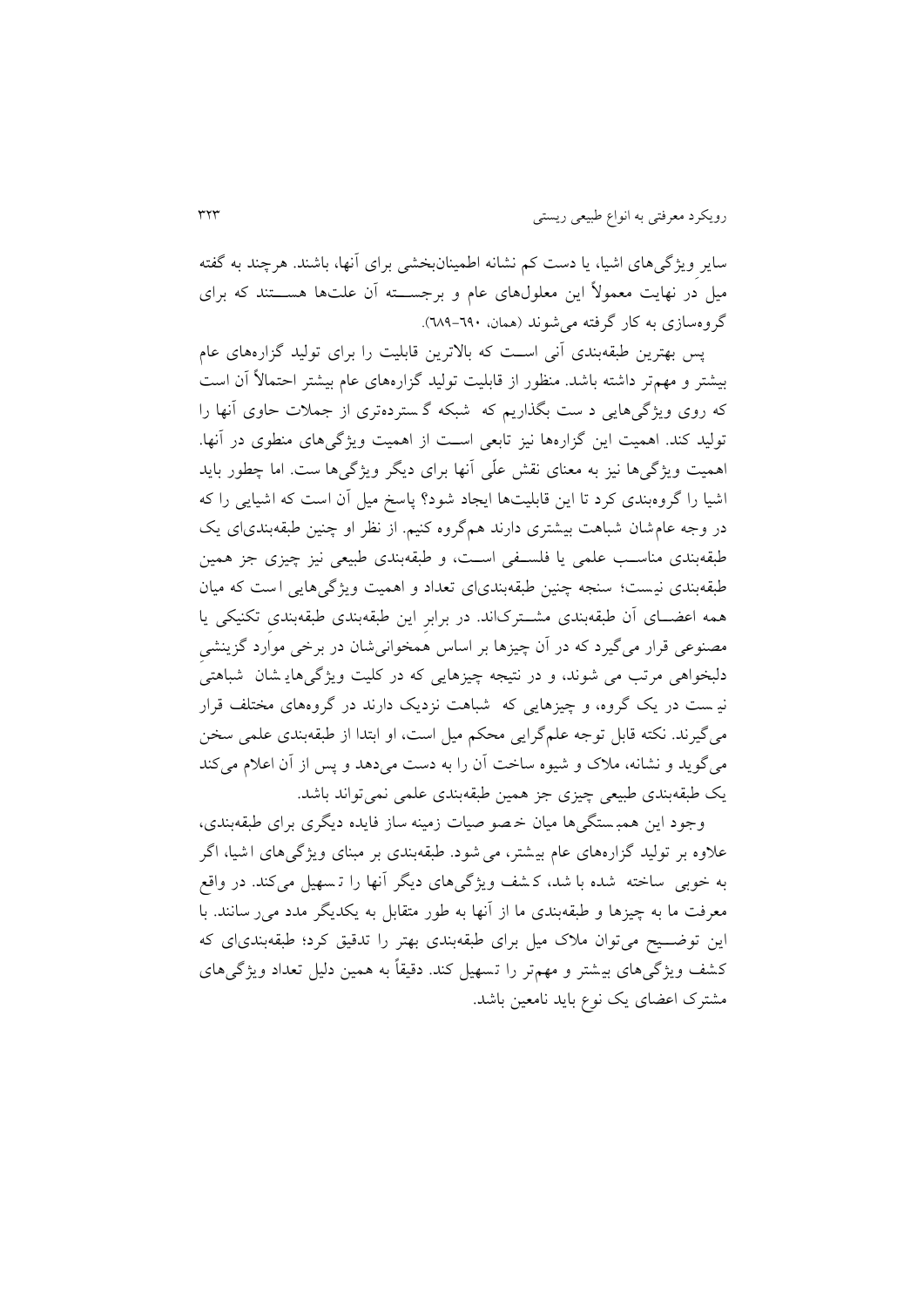به نظر میر سد هر دو فايده طبقهبندی ذيل عنوان کلی ا ستقرا جای میگیرند. چه اينکه در هر دو نوعی فراروی از اطالعات موجود به اطالعات جديد انجام میشود . در اولی از اطلاعات ناظر به يک گروه از اشـيا به گروههای بزرگتر جهش میکنیم. در دومی از اطلاعات موجود در خصوص دسته ای از اشـيا به اطلاعات جديدی در خصوص همانها می رسیم. در واقع در هر دو و ضعیت نوعی عملیات تو سیعی<sup>5ر۷</sup>در معرفت صورت میگیرد.

# **.2-2 جان ون**

ون در فصل سوم از کتاب *منطق شانس،* «منشأ یا فرایند علیت دنبالهها»^ به سراغ انواع طبیعی میرود. چنانکه میدانیم مثالهای معروف حســاب احتمالات با اشـــیایی کار میکنند که ساخته دست انسان اند. خصوصیت مهم اين اشیای مصنوعی به تعبیر ون آن ا ست که بهطور هدفمندی م شابه يکديگر ساخته شده اند، تا حتیالمقدور از يکديگر غیرقابل تمیز با شند. اگر در دو موقعیت، شیء یا ا شیایی دا شتهبا شیم که شباهتی تام داشته باشند، و تحت تأثیر عواملی که از هر لحاظ به هم شبیه اند قرار گیرند، بايد انتظار دا شت نتايجی دقیقاً م شابه حا صل شود . در واقع يکی از کاربردهای ا صل يکنواختی طبیعت همین اسـت که در چنین مواردی شـباهت در مقدمات به شـباهت در نتایج بینجامد. اين تشابه تام سبب میشود در ساختن يک رشته احتماالتی تفاوتی میان اينکه مثالً يک تاس را چند بار بیندازيم يا چندين تاس مشااابه را يک بار بیندازيم وجود ندا شته با شد. نتیجهای که در پایان فرایند تولید می شود همانی ا ست که انتظارش را داشتیم، و بر اساس آن تاسها را ساختهايم.

اما اگر بخواهیم اين ابزارهای احتماالتی را در خصوص اشیا يا رويدادهای طبیعی به کار بگیریم چه؟ بسـیاری از رویدادهایی که برای یک شــیء طبیعی یا یک فرد اتفاق میافتند، بر خلاف رویدادهای مرتبط با اشـیایی مثل تاس و ورق، اصـلاً قابل تکرار نیستند، يا اگر هم هستند به آن مقداری نیستند که تضمین کننده يکنواختیِ آماریِ کافی با شند . از نظر ون آن مقولههايی که میتوانند اين يکنواختی را تأمین کنند انواع طبیعی هستند . اين مفهوم حاکی از آن است که چیزها به شیوه خاصی مرتب میشوند، و همین شایوه خاص انتظامهای موجود در طبیعت را به دسات میدهد. در واقع انواع طبیعی، همچون تاسها يا ورقها، ردههای بزرگی از ا شيا هستند که در تمام اعهای آنها يک شباهت عام بسیط وجود دارد.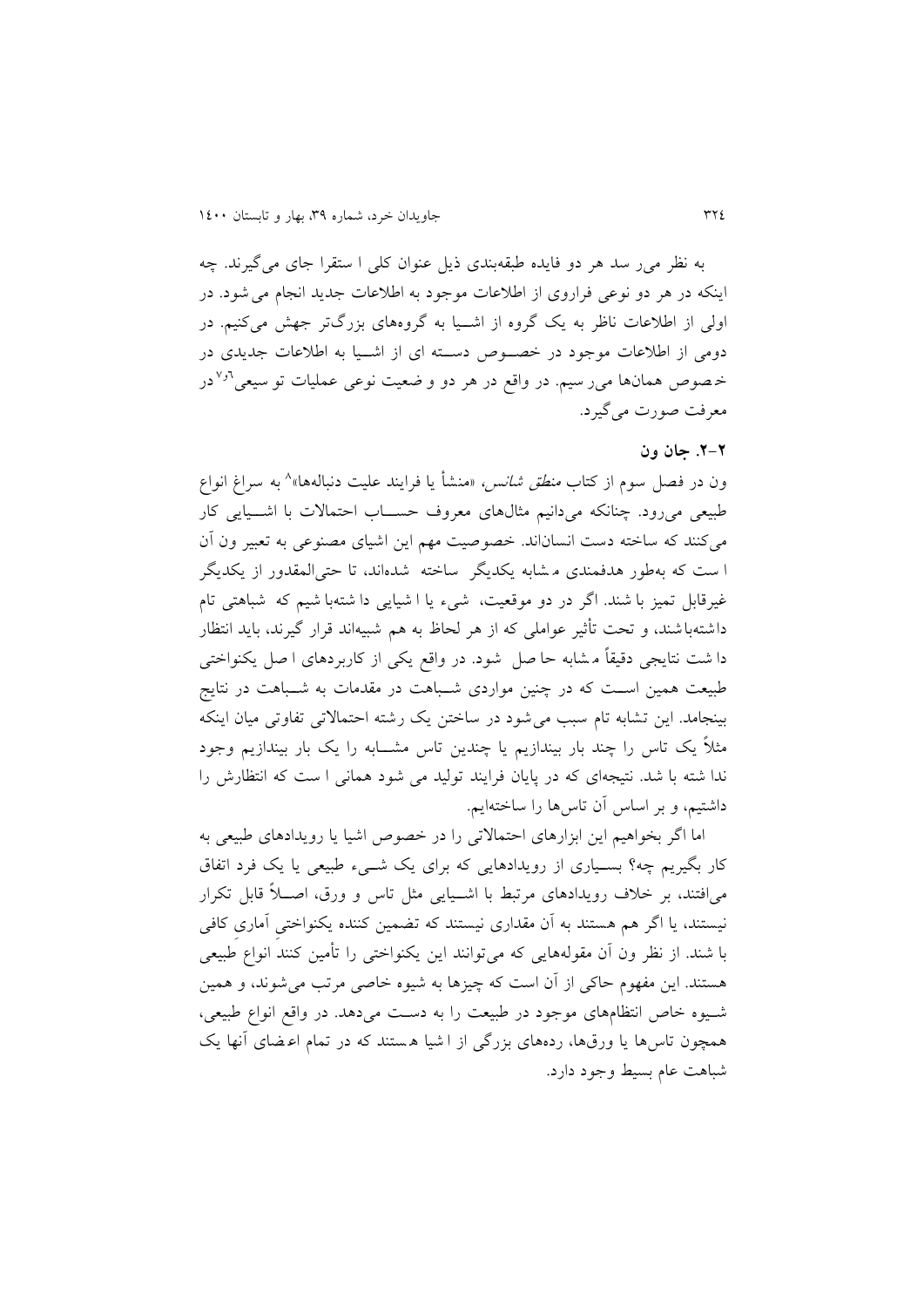خ صو صیت مهم انواع طییعی از نظر ون، که شرايط کار آماری روی آنها را فراهم میکند، آن ا ست که مجموعههای طبیعی تعداد زيادی از افراد را شامل می شوند . اگر يک نوع جانور يا گياه محدود به يک يا حتى چند جفت بود، فضـايى براى تشـكيل جداول آماری وجود ندا شت . يا اينکه اگر مجموعههای طبیعی زيرگروههای متعددی با تفاوتهايی میان اعضای شان میداشتند ساختن چنین جدولهايی کار دشواری می شد. اما تعداد باالی اشیا در يک مجموعه به انضمام شباهت عمومی میان آنان، آنها را شايسته قرار گرفتن در يک مجموعه طبیعی میکند. همین شروط نیز امکان کاربرد يک نظريه احتمال در دامنه اين اشيا را فراهم میسازند (ون، ١٨٧٦،١٨٧

#### **.9-2 برتراند راسل**

راسل در کتاب *معرفت بشری<sup>9</sup> (*۱۹٤۸) و در بحث از قوانین طبیعت و به دنبال شرحی که از ا صل يکنواختی طبیعت میدهد بحث از انواع طبیعی را پیش میک شد . از نظر او ايده انواع طبیعی حاکی از آن ا ست که مجموعهای از ا شیا وجود دارد که همگی آنها دارای تعدادی ويژگی هستند که منطقاً متصل به هم دانسته نمی شوند. به عقیده را سل وجود انواع طبیعی پايه ب سیاری از تعمیمهای پی شاعلمی ما ست، مثل » سگ ها پارس میکنند» يا «چوب روی آب شناور میماند». مشاهدات ما میگويند اعهای يک گونه جانوری در کیفیات بسیاری مشترکاند. گرچه دلیل اين امر برای ما روشن نیست، با اين حال ما انتظاراتمان را بر پايه آنچه م شاهده کردهايم بنا میکنیم و طبیعتاً از نقض آنها، مثل اينکه يک گربه پارس کند، جا میخوريم. اما انواع طبیعی منح صر به انواع زي ستی نیست. اتمها و مولکولها، و بلکه الکترونها و پوزيترونها هم نوع طبیعیاند. از نظر راسل ايده انواع طبیعی در مسأله استقراست که اهمیت خود را نشان میدهد: اگر با ويژگی سروکار داشته باشید که احتماالً خصوصیت يک نوع طبیعی

با شد، بعد از چند نمونه میتوانید با خاطر جمع تعمیم دهید آيا سگ ها پارس میکنند؟ بعد از شنیدن پارس چند سگ با اطمیان میتوان گفت »بله چرا که از پیش متقاعد شادهايد که يا همه فُکها پارس میکنند يا هیچ فُکی پارس نمیکند. وقتی فهمیديد چند تکه مس ر ساناهای خوب الکتري سیته ه ستند، بی معطلی فرض میکنید اين حکم برای همه مسها صادق است (راسل، ۲۰۰۹، ۲۷۸).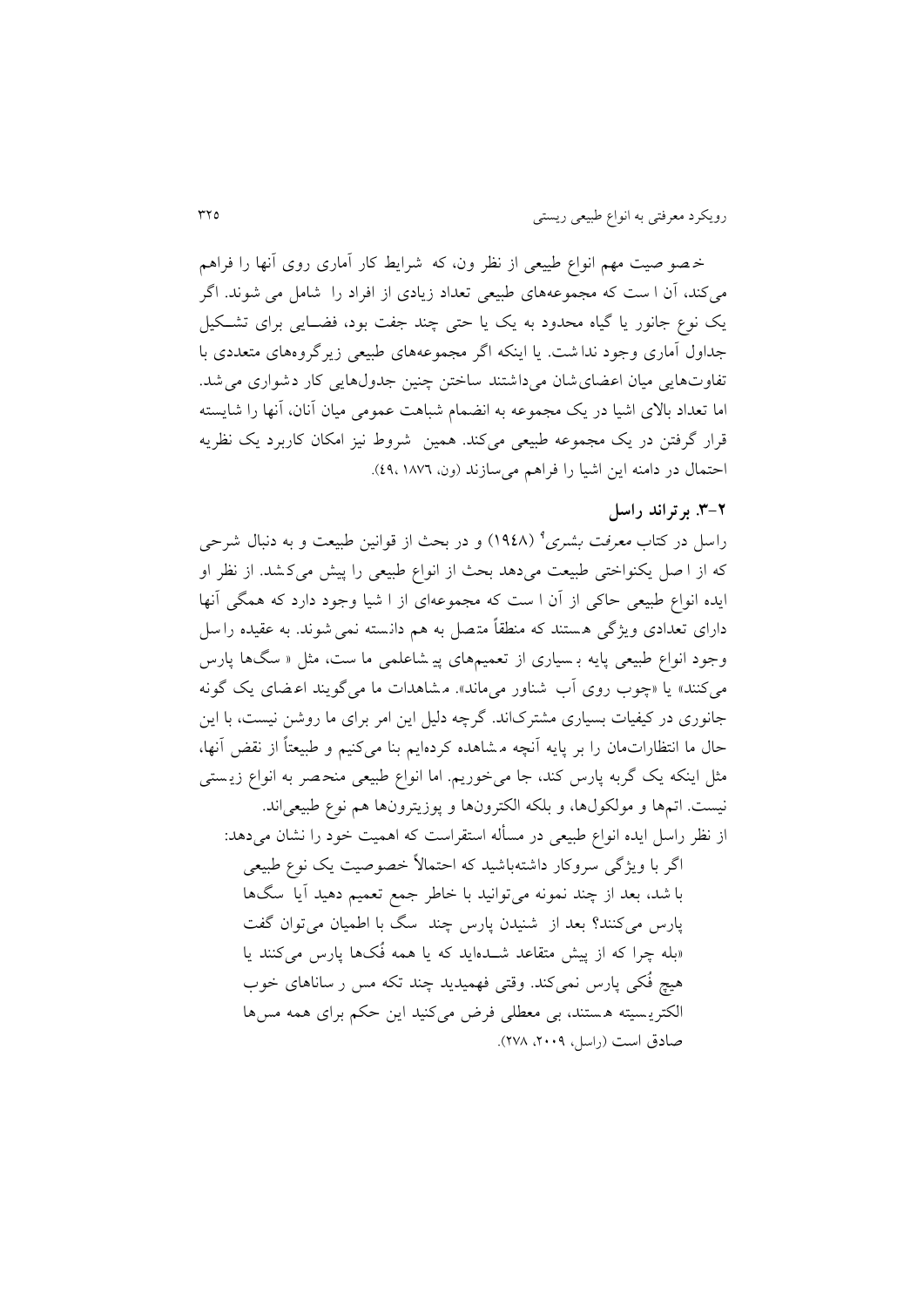راسل اما ترجیح میدهد به جای استفاده از اصل متعارف انواع طبیعی سراغ اصلی از کینز با نام ا صل تنوع محدود 'برود، ا صلی که از نظر او شکلی از ا صل انواع طبیعی است و بهواسطه آن میتوان استدالل استقرايی را موجه ساخت . به اين ترتیب آنچه در نهايت بنیاد ا ستقرا را تأمین میکند نه ايده انواع طبیعی، که اصلی ا ست که وجود انواع طبیعی خود از نتايج آن اسات. اين اصال از وجود روابطی میان ويژگیها، و به تعبیر دقیقتر، میان ترکیبات يا خوشه هايی از ويژگیها حکايت میکند که پايداری بعضی از ترکیبات خاص ويژگیها را بازنمايی میکند. به تعبير من، اين قوانين بازنماياننده همبودی ويژگیهای خاصی هستند که نوعی همبستگی طبیعی میان آنها برقرار است . از نظر راسل اين تلقی برای زيست شناسی مناسب است، اما در نظريه مدرن اتمی نیز خط مشـابهی ديده می شـود. در قرن هجدهم و نوزدهم روشـن شـد که خیل کثیر مواد را میتوان متشکل از نود و دو عنصر دانست، که هر عنصر واجد ويژگیهايی است که با هم وجود دارند، هرچند از دلیل آن بیخبر باشیم . به اين ترتیب آنچه يک عنصر را نوع طبیعی میکرد وزن اتمی، نقطه ذوب، ظاهر و خصاوصایاتی از اين دسات بود، يعنی چیزی شبیه وضعیت زيست شناسی ماقبل داروين. اما نهايتاً معلوم شد تفاوتهای میان عناصـر در واقع تفاوتهای میان سـاختارهای آنها اسـت، و همگی از قوانینی ناشــی میشود که برای عناصر يکساناند. با اين حساب هنوز انواع طبیعی وجود دارند، هرچند اين بار الکترونها، پوزيترونها، نوترونها و پروتها را شامل می شوند. اما اينها نيز احتمالاً انواع نهایی نیـ ستند، و تفاوتهای آنها احتمالاً به تفاوتهای ساختاری سطح پايینتر تقلیل خواهد يافت. به عقیده راسل در همان دوران هم در نظريه کوانتوم وجود اين انواع تاحدی سـايهوار و غیربنیادی بود. او از اين موضـوع نتيجه جالب توجهی میگیرد، که در عمل به معنای زدن تیر خالص به مفهوم انواع طبیعی است:

در فیزيک نیز مانند زيست شناسیِ مابعد داروين، معلوم خواهد شد ايده انواع طبیعی صرفاً به يک دوره موقتی تعلق دا شته ا ست . نتیجهای که من میگیرم آن اسات که انواع طبیعی، گرچه در اساتوار کردن اساتقراهای پیشــاعلمی مثل «ســگها پارس میکنند» و «گربهها میو میو میکنند» مفیدند، اما اين صرفاً فرضی تقريبی و گذرا در مسیر ما به سمت قوانین بنیادی از نوعی متفاوت ا ست . هم به اين دلیل، و هم به جهت خ صلت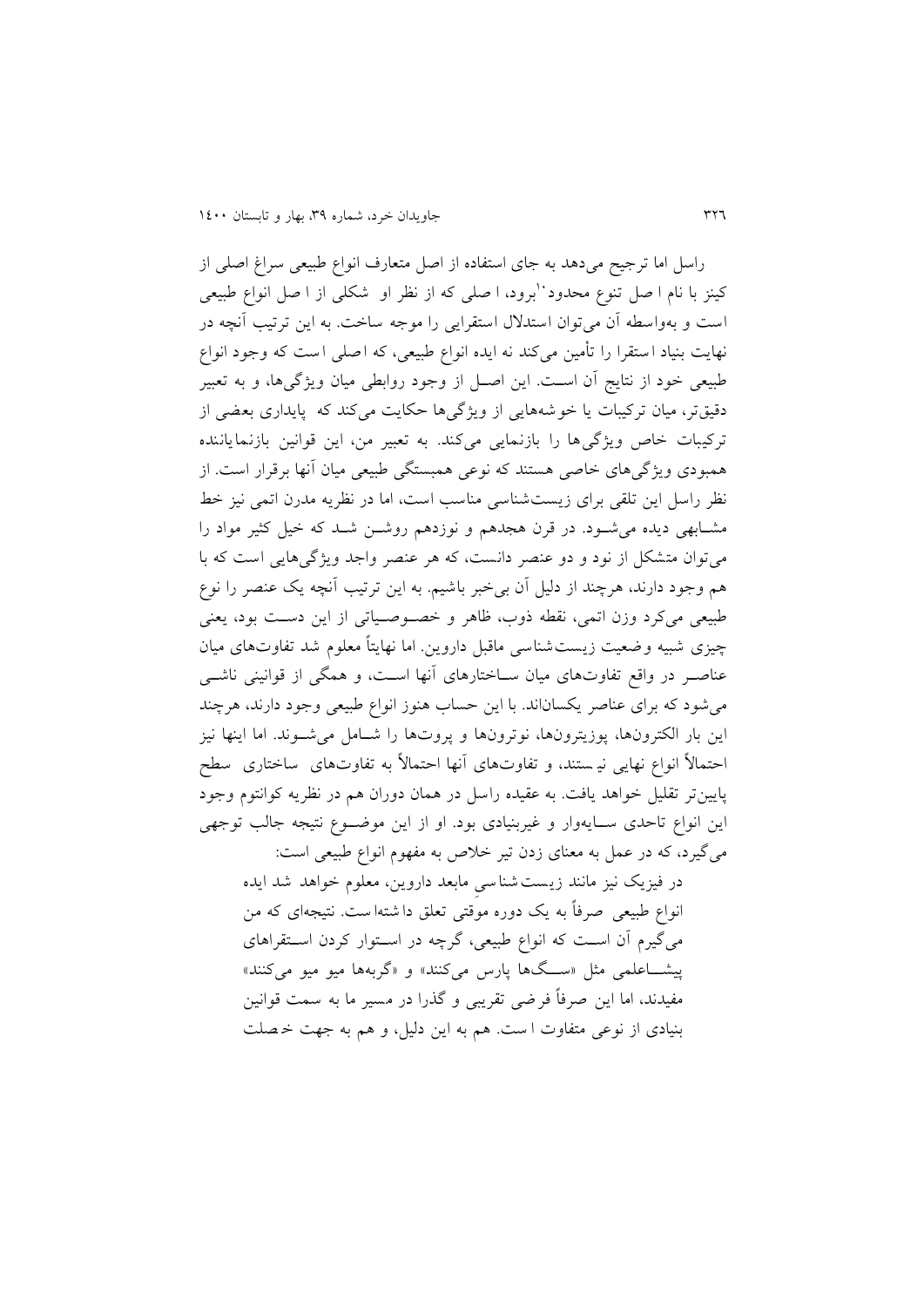دلبخواهی آن، من نمیتوانم آن را به عنوان يکی از فرضهای اسااتنتاج علمی بپذيرم» (همان، ۳۹۱).

خلاصــه ســخن اينکه از نظر راســل پايه نياز ما به انواع طبيعی امکان تعمیمهای ا ستقرايی ا ست . او با تو سل به ا صل تنوع محدود کینز ن شان میدهد چطور اين ايده ويژگیهای اشـيا را در گروههای متمايزی گرد هم میآورد و به اين ترتيب از تنوع موجود در عالم میکاهد. در اين ت صوير از جهان گروهی از تعمیمها احتمال پی شینی بیشتری برای صادق بودن خواهند داشت و همین انجام آنها را مجاز میسازد.

# **.0-2 ویالرد ون اورمن کواین**

کواین مقاله *انواع طبیعی*'' (۱۹۶۹) را با این پرســش أغاز میکند که «چه چیزی قرار اسات اساتقرا را تأيید کند؟« نگرانی او در اين خصاوص ظاهراً از دو معمای اساتقرا برمیخیزد؛ معمای کالغهای سیاه همپل و معمای زمردهای سابی گودمن. به عنوان يک راه حل او نخسات معمای همپل را به معمای گودمن ربط میدهد و ساپس از مفهوم انواع طبیعی برای حل هر دوی آنها استفاده میکند.

گودمن (١٩٨٣) در معمای استقرايش میگفت شواهد موجود از ميان زمردهای ديده شده هم میتوانند در تأيید تعمیم »همه زمردها سبزند « ا ستفاده شوند و هم در تأيید همه زمردها ســــابی|ند».'' او البته مخالفتی نداشــــت که، از بین این دو، محمول تسری پذير، يعنی محمولی که جمله حاوی آن قابل تعمیم استقرايی است، سبز است و نه سابی. اما میپرسید مالک ما برای اين ترجیح چگونه چیزی است؟ کواين فکر میکند پاسخ در همان شهودی نهفته است که ابتدا به ساکن ما را به سبز سوق میدهد. از نظر او سبز ت سری پذير ا ست چون دو زمرد سبز به هم شبیه ترند تا دو زمرد سابی که تنها يکی شان سبز با شد. بهوا سطه وجود همین شباهت هم چیزهای سبز تشکیل یک نوع طبیعی میدهند ولی چیزهای سابی خیر.

معمای همپل را هم را با قاعدهای که در همین مقاله معرفی میکند یا سخ میدهد. معمای همپل ناظر به اين پر سش بود که نمونه مثبت يک فر ضیه چگونه چیزی ا ست؟ به عنوان مثال میدانیم ديدن يک کالغ سیاه شاهدی ا ست برای فر ضیه »همه کالغها سیاهاند». همچنین میدانیم جملات همارز ارزش منطقی م شابه دارند. حال اگر رابطه شاهد و فرضیه را يک رابطه منطقی بدانیم، همپل میپرسد چرا نبايد ديدن يک غیرسیاه غیر کلاغ (مثلاً يک برگ سبز)، که هم|رز است با ديدن يک کلاغ سياه، شاهدی برای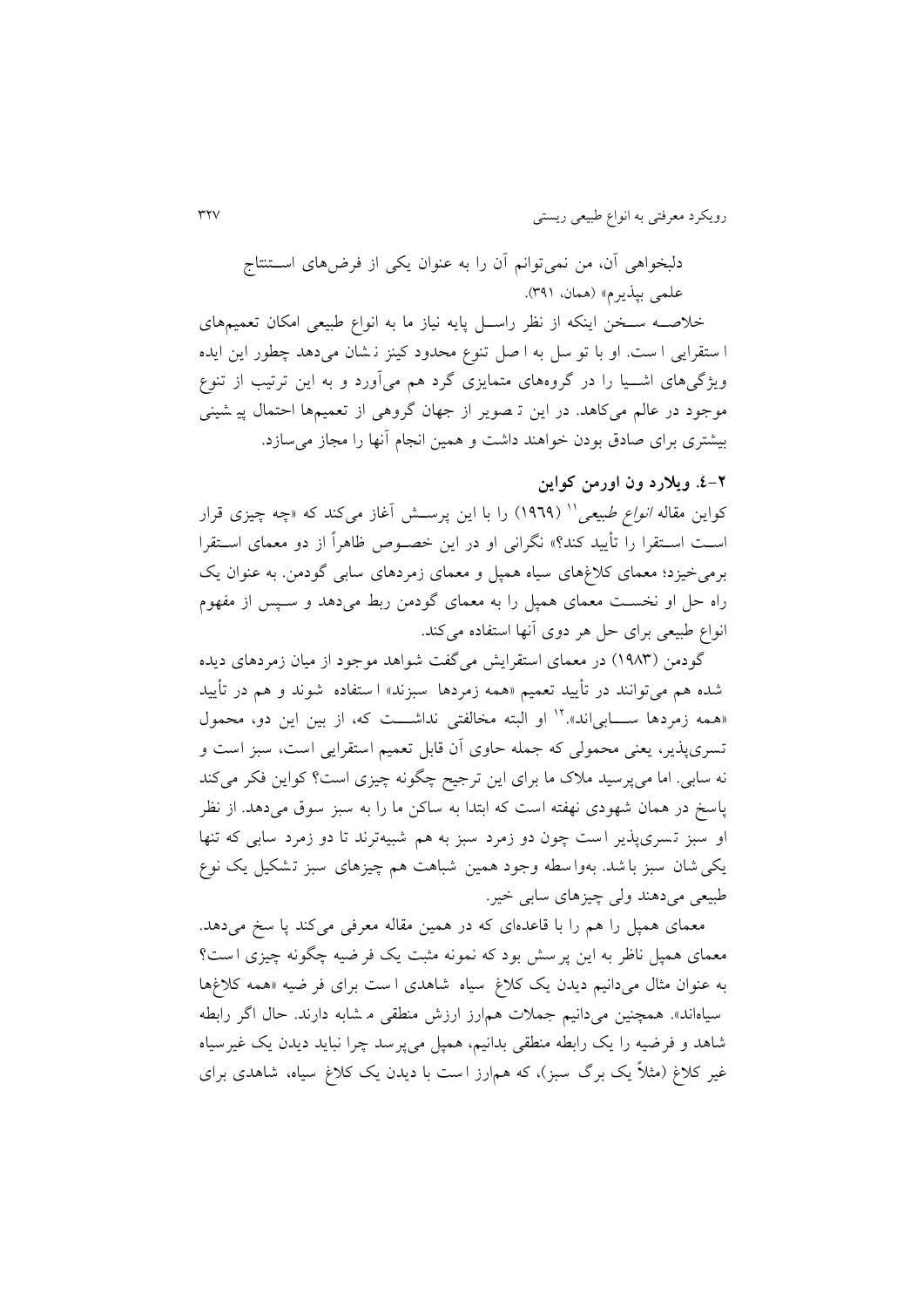فر ضیه »همه کالغها سیاه اند« به ح ساب آيد؟ راه حل کواين بر اين ا صل پی شنهادی ا ستوار ا ست که متمم يک محمول ت سری پذير هیچگاه ت سری پذير نی ست . محمولهای کلاغ و سیاه هر دو تسری پذیرند و لذا هم تعمیم همه کلاغها سیاهاند تعمیم صحیحی است و هم نمونههای کالغهای سیاه قابلیت تأيید آن را دارند. اما محمولهای غیرکالغ و غیر سیاه از آن جهت که متمم اين محمولها ه ستند ت سری ناپذيرند. يعنی نمیتوان تعمیمی با فرم «همه چیزهای غیرسیاه غیرکلاغاند» ساخت و از نمونههایی مثل برگهای سابز برای تأيید آن اساتفاده کرد. با اين توصایفات کواين آشاکارا انواع طبیعی را در خدمت استقرا به کار می گیرد. هرچند به این مقدار هم اکتفا نمی کند و در ادامه میکوشد برخی مشکلات متافیزیکی را نیز با این مفهوم حل کند؛ مشکلاتی در خصـوص قابلیتها و نیز روابط علّی منفرد.

کواين مفهوم نوع را با مفهوم شباهت پیوند میزند، يعنی همان چیزی که امکان حل معمای گودمن را فراهم کرد. حتی او به صـراحت میگوید این دو مفهوم در واقع صورتهای مختلف يک مفهوماند. چنانکه گفتيم انواع طبيعی از نظر او انواعی هستند که ا ستقراهای موفق را ممکن میکنند. ولی سرّ اين توفیق در چی ست؟ به بیان دقیقتر، اگر اين انواع بهوا سطه فا صله گذاریهای مادرزادی میان کیفیات در ما شکل گرفتهاند، چطور به اين خوبی با گروهبندیهای موجود در طبیعت در مطابقتاند؟ پاسخ کواين به اين پرسش يک پاسخ تکاملی است؛ فاصله گذاری کنونی میان کیفیات به اين دلیل در ما هست که ما را قادر به ساختن استقراهای موفق بیشتری کردهاست، و ديگر استانداردهای شباهت در فرايند انتخاب طبیعی حذف شدهاند. اما کواين علیرغم استفاده گستردهای که از مفهوم نوع طبیعی میکند همانند راسل نسبت به آينده آن خوشبین نیست و ما را در آينده از آنها بینیاز میداند:

بهطور کلی میتوان اين را عالمت خاص بلوغ يک شاخه علمی دان ست که ديگر نیازی به مفهومی تقلیلناپذير از شباهت و نوع نداشتهباشد. اين همان مرحله نهايی است که بقايای حیوانی کامالً در نظريه جذب میشود . در طول حیات مفهوم شباهت، که از مرحله مادرزادی آغاز می شود، در پرتو تجربه انبا شته در طی سال ها ر شد میکند؛ از مرحله شهودی وارد شباهت نظری می شود، و نهايتاً بالکل ناپديد می شود، ]در اينجا[ سرمشقی را داريم از تکامل نابخردی به علم )کواين، 1333(.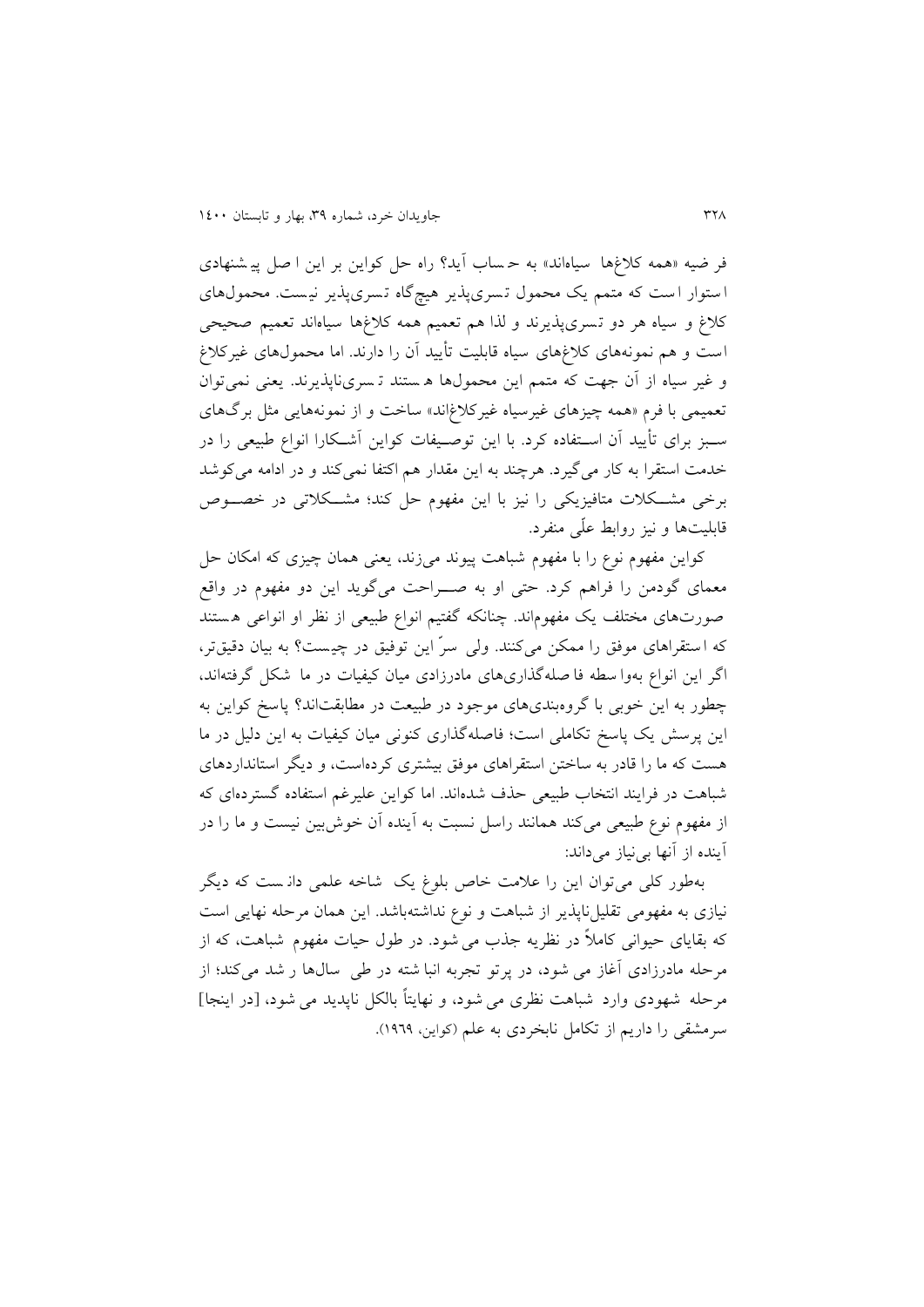همین تأکید را سل و کواين بر موقتی بودن ايدۀ انواع طبیعی دلیل ديگری ا س ت بر اينکه دغدغۀ آنها از پرداختن به اين ايده نمیتواند يک دغدغۀ متافیزيکی باشاد، بلکه بیشاتر دغدغهای معرفتی اسات. زيرا اين موقتی بودن بدين معناسات که انواع طبیعی جايگاهی اساسی در هستی شناسی علمی نزد اين فیلسوفان ندارد. حاال و پس از روشن شادن دغدغۀ بخش قابل توجهی از فیلساوفان سانت انواع طبیعی از پرداختن به اين مقوالت به سراغ گام دوم میرويم: اينکه انواع طبیعی چطور میتوانند به کمک ا ست قرا بیايند.

.4 **انواع طبیعی در مقام بنیاد استنباط استقرایی** ا ستنباط ا ستقرايی شکل های متنوعی دارد، از ا ستقرای شمار شی گرفته تا ا ست قرای احتماالتی و استقرای آنالوژيک و حتی از نظر برخی، استنتاج از طريق بهترين تبیین. در اينجا، و به جهت سادگی و اخت صار، من م س أله را به ا ستقرای شمار شی ساده محدود میکنم، يعنی به استنباطی با فرم زير: همه a<sup>i</sup> های تاکنون مشاهده شده B هستند.  $^{\prime\prime}$  بنابراين همه a $_{\rm i}$  ها B هستند.  $^{\prime\prime}$ 

توجیه گذر از مقدمه به نتیجه در استنباط فوق مشکلی قديمی است . هیوم، کسی که اين م شکل را به معمايی بزرگ بدل کرد در ابتدا راهحلی نیز برای آن عر ضه کرده بود، اصل يکنواختی طبیعت، اما چه سود که بالفاصله خود آن را از حیز انتفاع ساقط کرد. با اين حال اين اصل، چنانکه در بخش قبل نشان دادم، بعدتر در قالبی متفاوت ظاهر شد تا دوباره شانس اش را برای حل مشکل استقرا امتحان کند. با نظر به پیشنهادات طراحان این راه حل (که صورت کلی و اجمالی آن را میتوانید در سنکی (۱۹۹۷) ببینید) استنباط استقرايی را بر پايۀ انواع طبیعی میتوان بدين شکل بازسازی کرد: مشاهده شده همگی B هستند.  $a_{\rm n_{\rm \;... \, ,\, r}}$ a مستند. $a_{\rm \; ,\; ,a}$  (۱)

- )5( همۀ a<sup>i</sup> ها به نوع C تعلق دارند. )4( B از ويژگیهای ذاتی نوع C است.
- )3( پس اگر چیزی متعلق به نوع C باشد ضرورتا B نیز هست.
	- )3( بنابراين همۀ a<sup>i</sup> ها B هستند.

با اين توضیح که a<sup>i</sup> نمونههای کالغها هستند، B ويژگی سیاه بودن است، و C نوع کلاغ. با اين بازسازی حالا استنباط استقرايی، يعنی گذار از سطر (١) به (٥)، به عملياتی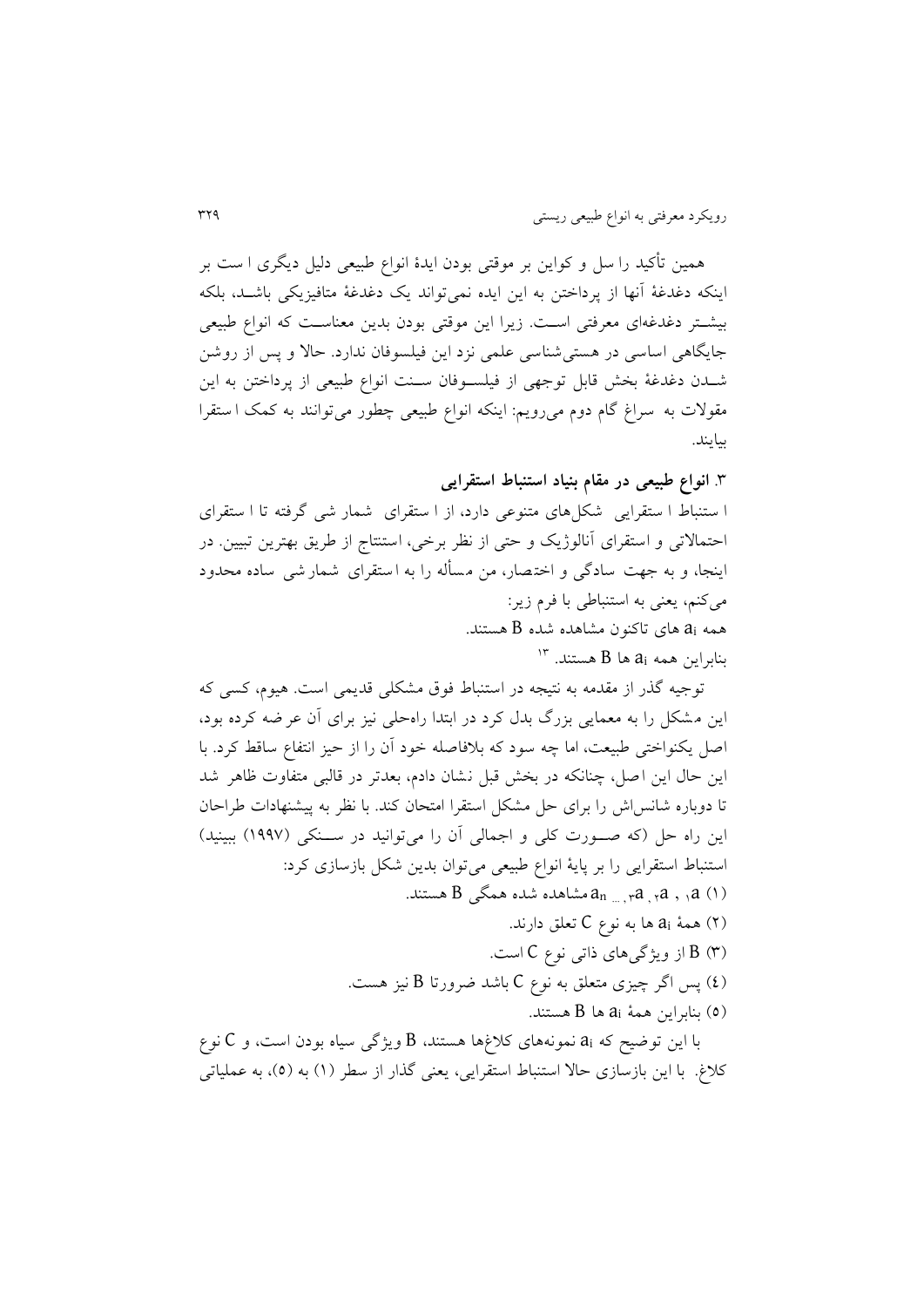موجه بدل خواهد شــد. با اين حال برای اينکه اين اســتدلال گذشــته از معتبر بودن )validity )درست )sound )نیز باشد الزم است صدق مقدمات آن احراز شود . سطر )1( که حاکی از يک واقعیت مشاهده شده است . میماند سطرهای )5(، )4( و )3(. بنا به تعريف ويژگیهای ذاتی و نسبت ذات با ضرورت در تلقی استاندارد از ذاتگرايی، سطر (٤) نتیجۀ سطرهای (٢) و (٣) ا ست. اما خود سطرهای (٢) و (٣) به چه دلیل صادقاند؟ می توان گفت سـطرهای (۲) و (۳) موجهاند، چون بهترين تبيين را برای واقعیت غیرمنتظره منطوی در سطر ۱، یعنی اینکه « a<sub>n… , r</sub>a , <sub>1</sub>a , ,a م شاهده شده همگی B بودهاند» فراهم میکنند. اينکه شماری از چيزها در يک ويژگی با هم مشترک باشند پديدهای غريب و نیازمند تبیین است . و بهترين تبیین برای اين واقعیت فرضیه ای ا ست که از ترکیب مقدمههای (۲) و (۳) ساخته می شود، يعنی اين فر ضيه که ai ها متعلقاند به يک نوع طبیعی C، و اينکه B بودن هم يک ويژگی ذاتی نوع طبیعی C است. چنانکه عطف اين دو ادعا سطر (٤) را تنيجه ميدهد و از آنجا به آ سانی (١) را میتوان نتیجه گرفت. ضمن اينکه (٥) نيز از (٤) نتيجه میشود. يعنی همان فرضيهای که در اين ا ستدالل برای تبیین اينکه » 1a , 2a , <sup>3</sup>a , ...a<sup>n</sup> م شاهده شده همگی B ه ستند « ساخته شده قادر است اين را هم كه «همه ai ها B هستند» تبيين كند.

اما حالا که (٤) نتيجه مقدمات (٢) و (٣) است و اين دو هم صدق شان را مديون قدرت تبیینی شان برای (۱) هستند، می توان پر سید چرا از ابتدا مستقیماً (٤) را فرض نکنیم؟ يعنی چرا به جای آنکه پای نوع طبیعی و ويژگیهای ذاتی را به میان بکشایم، مستقیماً به رابطه ضروری متو سل نشویم؟ از آنجا که مقدمه (٤)، مقدمه (١) را نتیجه میدهد به نظر میر سد روابط ضروری قادرند تبیینی بديل برای )1( فراهم آورند. ولی آيا هیچ مزيتی در متو سل شدن به اين تبیین ه ست؟ من چنین ت صور میکنم، با لحاظ کردن سادگی تبیین، و اينکه سادگی را هم به ضعیفتر بودن مفروضات متافیزيکی تعبیر کنیم. بنا به صورت بندی فوستر )1334( از ايده سادگی، »اگر دو فرضیه داشته باشیم که هر دو دادهها را تبیین کنند و يک فرضیه قویتر از ديگری باشد )يعنی آن را نتیجه دهد ولی از آن نتیجه ن شود) در اين صورت، با فرض برابری بقیه چیزها، ترجیح با فر ضیه ضعیفتر است«.

م قد مه های (۲) و (۳) حاوی دو فرض متافیزیکی ع مده اند، انواع طبیعی و ويژگی های ذاتی. مقدمه (٤) نیز يک فرض متافيزيکی دارد؛ وجود رابطه ضروری، که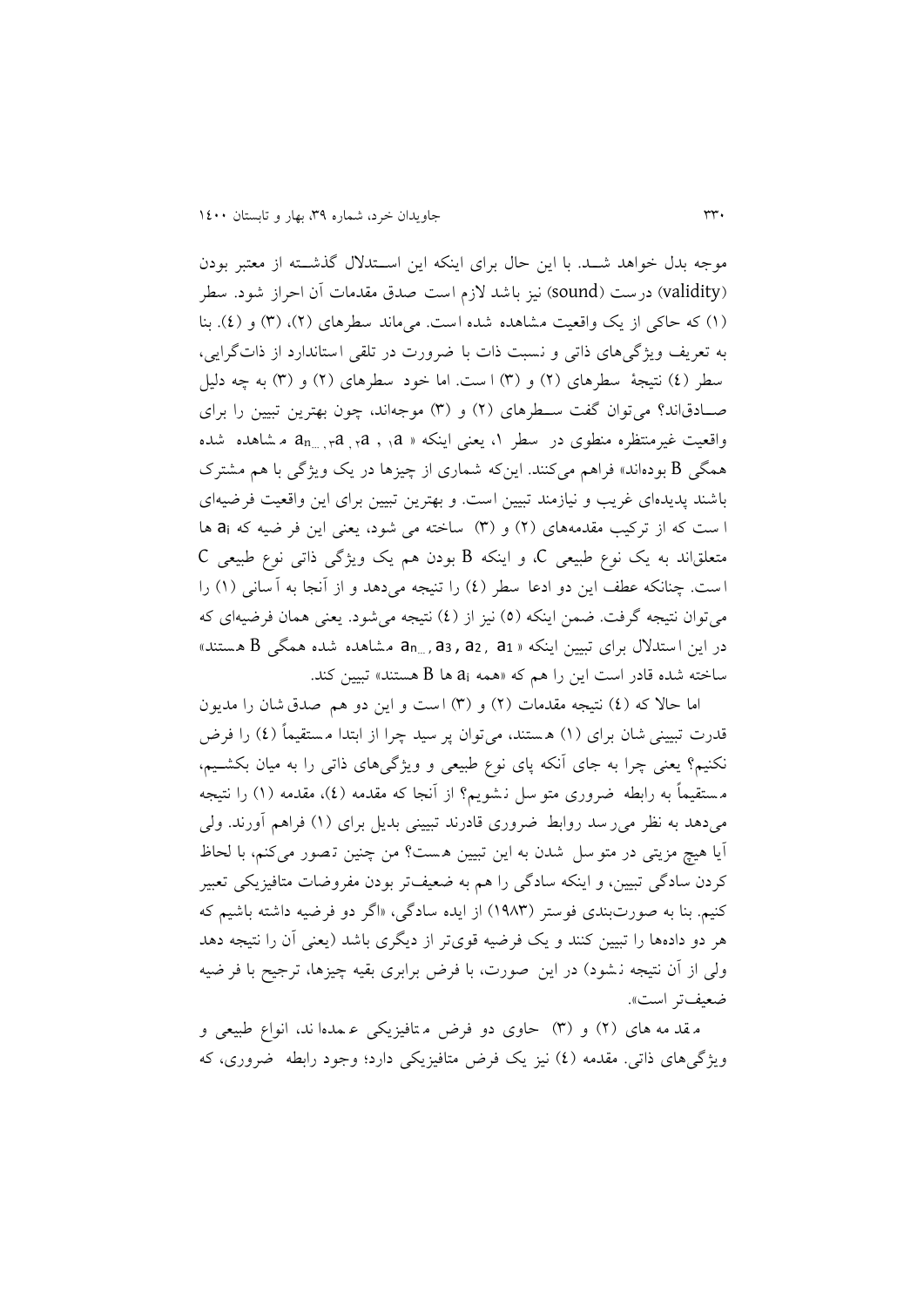عموماً منظور ضـرورت متافيزيکی اسـت. پيداسـت که مقدمه (٤) از لحاظ متافيزيکی ضعیفتر است، چون خود فرض انواع طبیعی، معمولاً متضمن فرض روابط ضروری میان ویژگیهای ذاتی ا ست. با این حساب فرض گرفتن (۲) و (۳) برای تشکیل این ا ستدلال معقول نیست، و میتوان يکرا ست (٤) را به عنوان بهترين تبيينگر (١) فرض کرد. قبول اين نتیجه ما را به ساختن استدالل ديگری رهنمون میکند: نده همگی B اند.  $a_{n_{\rm \, ... \, ,\, r}}$ مشاهده شده همگی  $\,$ )3( اگر چیزی a<sup>i</sup> باشد ضرورتا B نیز هست.  $B$  بنابراين همه  $a_i$  ها  $B$  اند.

نتیجۀ اين ا ستدالل اين ا ست که قوام ا ستنباط ا ستقرايی نه به ذاتی بودن ويژگی B برای ai ها، که به حضور ضروری B در همۀ a<sup>i</sup> هاست . حال وقتی ذاتی نبودن B برای ai ها ضرورتی نداشته باشد، به طريق اولی درونی بودن B برای a<sup>i</sup> ها نیز فاقد اهمیت است . کافی است a<sup>i</sup> ها ويژگی B را داشته باشند تا بتوان روی آن ويژگی استقرا بس ت، اما درونی بودن يا بیرونی بودن B برای a<sup>i</sup> ها تاثیری در اصل ماجرا ندارد. اين استدالل را البته میتوان همچنان جلوتر برد و ن شان داد ضرورت مورد ا شاره در ا ستدالل نیز همچنان قابل ضعیف کردن است، مثالً با جايگزين کردن مفهوم ضرورت متافیزيکی يا ضرورت طبیعی، آنطور که آرم سترانگ (۱۹۸۳) و فو ستر (۱۹۸۳) پیر شنهاد کردهاند. تو ضیح اينکه بر خالف ضرورت متافیزيکی که در همۀ جهانهای ممکن برقرار ا ست ، ضرورت طبیعی روی جهان بالفعل تعريف میشود و ادعايی در خصوص ديگر جهانها ندارد. در اين تعبیر گفته میشود a<sup>i</sup> ها به نحو ضرورت طبیعی B هستند اگر و تنها اگر تمام ai ها در جهان بالفعل )گذشته و آينده( B باشند. نکتۀ مهم اين است که همین ادعا برای انجام استقرا به نحو موجه کافی است و شمول ديگر جهانها از اين جهت تعهدی اضافی است. نتیجه اینکه ذاتی بودن ویژگی B برای ai ها تنها در معنایی ضعیف مو ضوعیت دارد. درونی بودن B برای a<sup>i</sup> ها کمکی به اعتبار گام ا ستقرايی نمیکند و اساساً درونی بودن يا بیرونی B دخلی در انجام استقرا ندارد. تمام آنچه اهمیت دارد اين است که همۀ ai ها در جهان بالفعل ويژگی B را داشته باشند، و اين چیزی است که با شرط ضرورت طبیعی برآورده می شود. حالا می توان انواع طبیعی را بر پایۀ این معنا از رابطۀ ضـــروری میان ويژگیها ســـاخت. يک نوع طبيعی گروهی از اشـــيا اســت که ويژگیهای بخصوصی را به نحو ضرورت طبیعی دارا باشند. اينکه آيا اين تلقی همچنان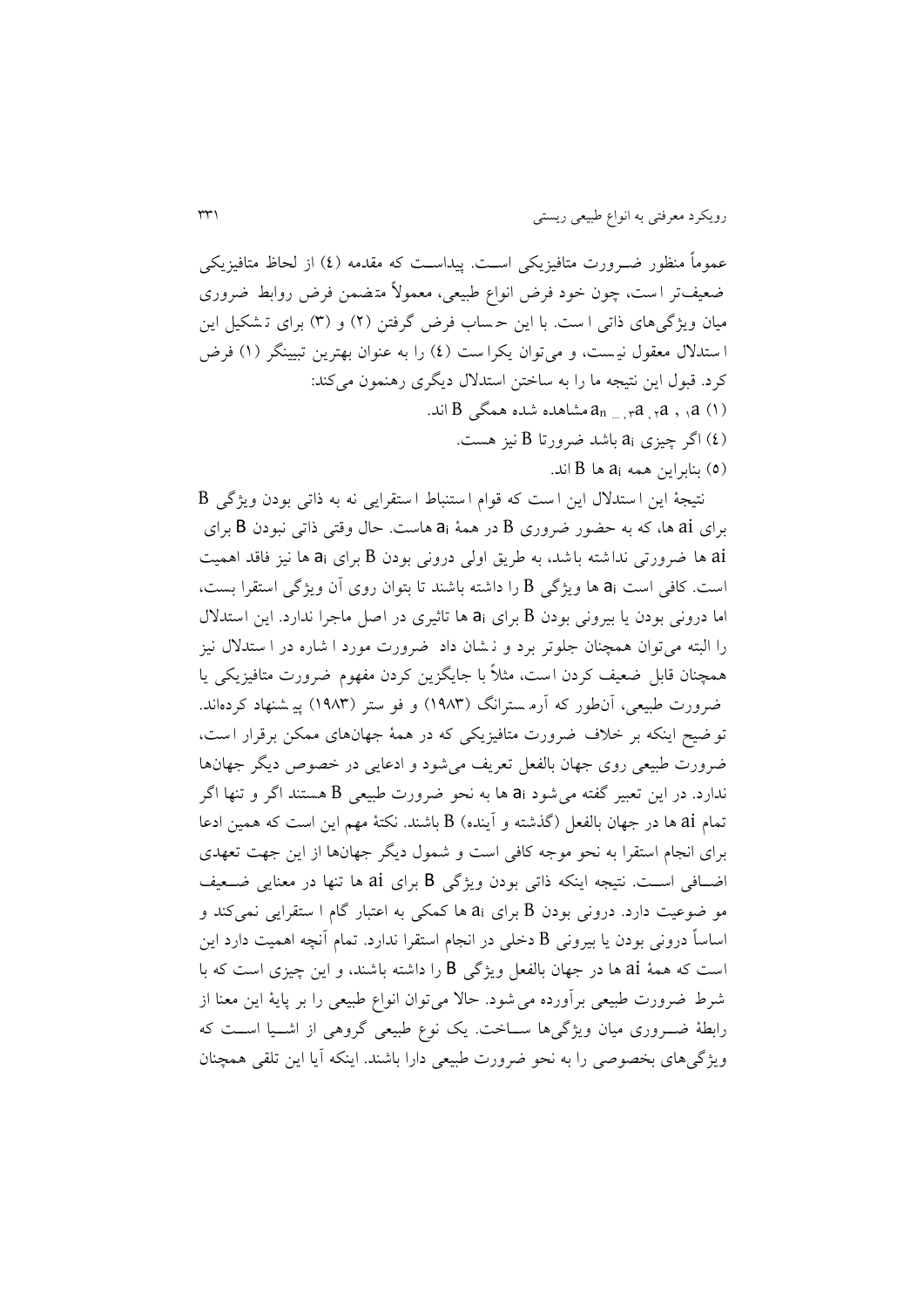ذاتگرايانه مح سوب می شود يا خیر تابع معنايی از ذاتگرايی ا ست که به ر سمیت شناخته ايم و از نظر من بحث بر سر آن نزاعی ثانوی ا ست . چیزی که ه ست اگر اين معنا همچنان ذاتگرايانه با شد شکلی ضعیف از ذاتگرايی خواهد بود که هم برای انواع زيستی و هم انواع غیر زيستی قابل به کارگیری است.

## **.0 نتیجهگیری**

«انواع طبيعي» يک ايدۀ فلسفي است و مانند هر ايدۀ فلسفي ديگر با اين هدف ساخته می شود که کاری در دسـتگاه معرفتی $\omega$ ان انجام دهد. طبیعتاً در تعیین معنای دقیق این ا صطالح و آنچه از آن مراد میکنیم همین نق شی که ايفا میکند دارای موقعیتی کانونی است. چنانکه در اين مقاله نشان دادم میتوان مدعی شد نقش اصلی مورد انتظار از انواع طبیعی در سنت فلسفی فايدهای است که در حل مشکالت استقرا دارد. اين ايده زمینهای را فراهم میکند تا بتوانیم در خصـوص مســایل متافیزیکی ناظر به انواع طبیعی نیز مو ضع گیری کنیم، و ذاتگرايی در انواع طبیعی از جملۀ همین م سايل ا ست . چنانکه نشـان داديم اما در رويکرد معرفتی به انواع، ذاتگرايی در معنايی ضـحیفتر از آنچه متداول ا ست الزم میآيد. يعنی درونی بودن ويژگیهای نوعی ضرورتی ندارد، هرچند حضور آنها در تمام نمونهها الزم به نظر میرسد . نکتۀ مهم اينکه اين ذاتگرايی ضعی ف ما را قادر میسازد در انواع طبیعی در حوزههای مختلف – اعم زيستی و غیر زيستی - دست کم از اين حیث، به مفهومی يکدست از انواع طبیعی دست يابیم.

## **پینوشتها**

1. real Kinds 2. conventional .4 منظور از ويژگیهای درونی در اينجا ويژگیهايی است که تعیین مفهوم و مصداق آنها مستقل از هر ويژگی يا هويتی خارج از آن ارگانيســـم (يا نوع) و بدون اراجاع به آنها انجام میشــــود، در برابرِ ويژگیهای بیرونی که تعیین مفهوم و مصــداق آنها بدون توســل به ويژگیها و هوياتی بیرون از آنَ ارگانیسم (يا نوع) ناممکن است. 4. Of Operations subsidiary to Induction 5. inexhaustible 6. Ampliative

.3 اين اصاطالح برای اساتنباط هايی به کار میرود که در آنها نتیجه از آنچه )منطقا( در مقدار موجود است فراتر میرود